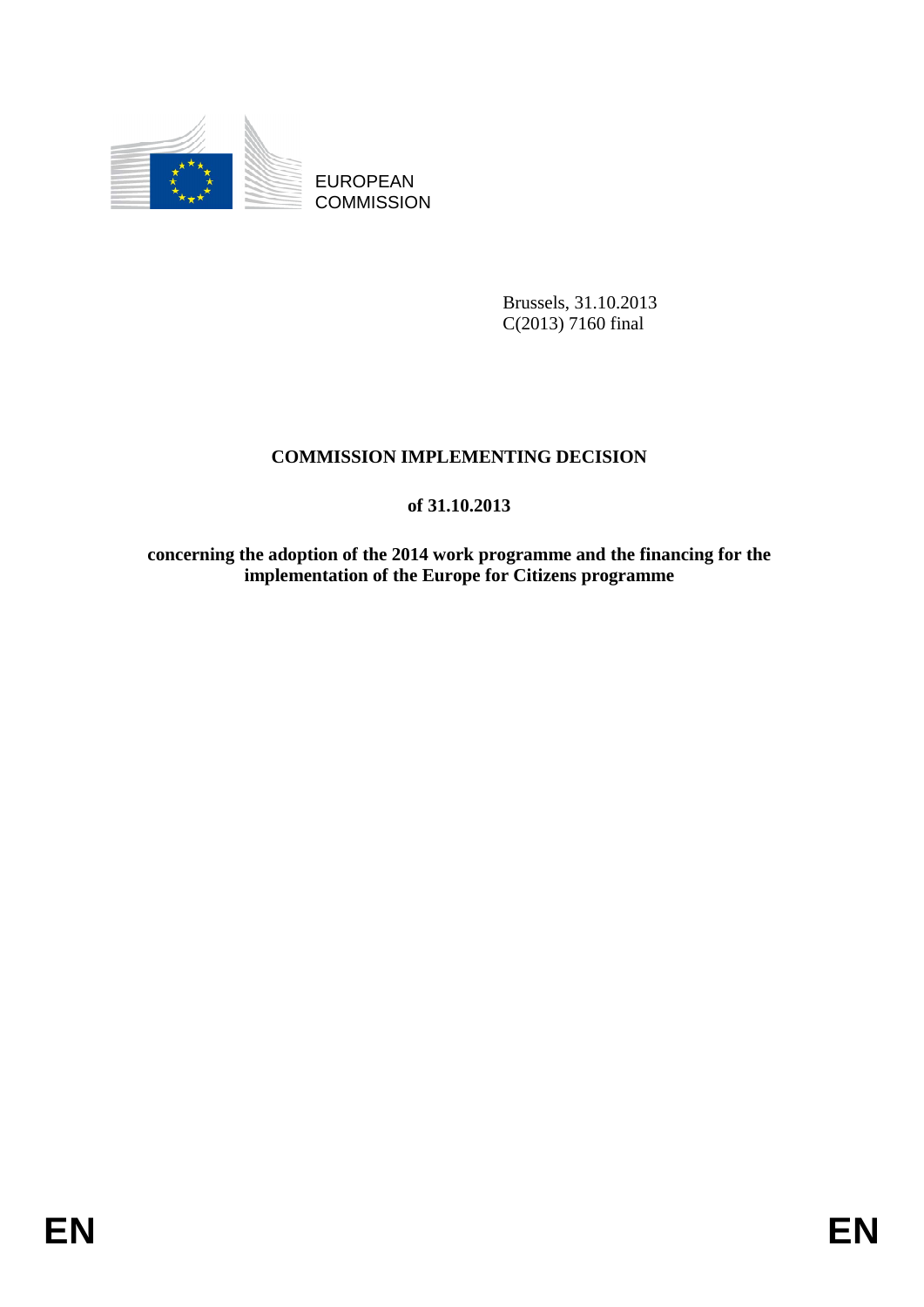#### **COMMISSION IMPLEMENTING DECISION**

#### **of 31.10.2013**

#### <span id="page-1-0"></span>**concerning the adoption of the 2014 work programme and the financing for the implementation of the Europe for Citizens programme**

#### THE EUROPEAN COMMISSION,

Having regard to the Treaty on the Functioning of the European Union,

Having regard to the proposal for a Council Regulation establishing for the period 2014-2020 the programme "Europe for Citizens" (COM(2011)884 final) and in particular Article 8 thereof,

Having regard to Regulation (EU, Euratom) No 966/2012 of the European Parliament and of the Council of 25 October 2012 on the financial rules applicable to the general budget of the Union<sup>1</sup>, and in particular Article 84(2) thereof,

Whereas:

- (1) In order to ensure implementation of the Europe for Citizens programme it is necessary to adopt a financing decision and the work programme for the year 2014. Article 94 of Commission Delegated Regulation (EU, Euratom) No 1268/2012 of 29 October 2012 on the rules of application of Regulation (EU, Euratom) No 966/2012 of the European Parliament and of the Council on the financial rules applicable to the general budget of the Union<sup>2</sup> establishes detailed rules on financing decisions.
- (2) It is appropriate to authorise award of grants without a call for proposals to the bodies identified in the work programme and for the reasons provided therein.
- (3) This Decision should allow for the payment of interest due for late payment on the basis of Article 92 of the Financial Regulation and Article 111(4) of Delegated Regulation (EU, Euratom) No 1268/2012.
- (4) In order to provide for some degree of flexibility while applying specific actions covered by this Decision, it is necessary to foresee a possibility for the authorising officer to introduce non substantial changes on specific actions. Such changes should not however have a disproportionate impact on the budget line concerned and they should not significantly affect the nature and objectives of the action.
- (5) For the application of this Decision, it is appropriate to define the term 'substantial change' within the meaning of Article 94(4) of Delegated Regulation (EU, Euratom) No 1268/2012.
- (6) The work programme was submitted to an expert committee consisting of representatives of the Member States for informal consultation.

 $\frac{1}{1}$ OJ L 298, 26.10.2012, p. 1.

<sup>2</sup> OJ L 362, 31.12.2002, p. 1.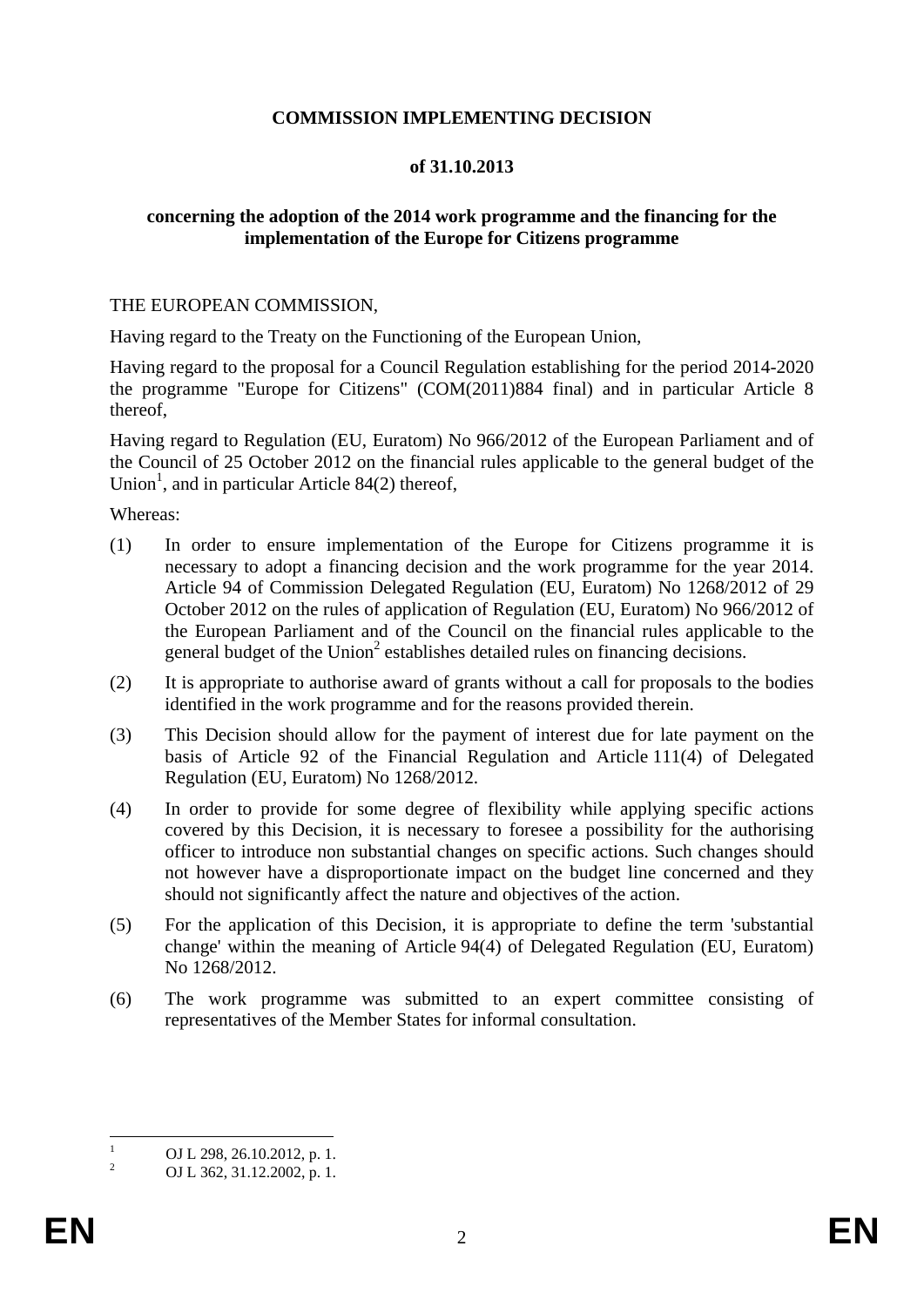## *Article 1*

## *The work programme*

The annual work programme for the implementation of the "Europe for Citizens" programme for 2014, as set out in the Annex, is adopted.

The annual work programme constitutes a financing decision within the meaning of Article 84 of the Financial Regulation.

## *Article 2*

## *Union contribution*

The maximum contribution for the implementation of the programme for the year 2014 is set at EUR 21.050.000, and shall be financed from the following lines of the general budget of the European Union for 2014:

(a) budget line 16.02.01: EUR 21.050.000

The appropriations provided for in the first paragraph may also cover interest due for late payment.

The work programme is subject to the final adoption of the Regulation establishing the Europe for Citizens Programme (2014-2020) by the legislative authority without significant modification, a positive opinion or lack of objection by the committee established in the Regulation establishing the Europe for Citizens Programme (2014-2020), and the availability of the appropriations provided for in the draft budget for 2014 after the adoption of the budget for 2014 by the budgetary authority or as provided for in the system of provisional twelfths.

## *Article 3*

## *Flexibility clause*

Cumulated changes to the allocations to specific actions not exceeding 20 % of the maximum contribution set in Article 2 of this Decision shall not be considered to be substantial within the meaning of Article 94(4) of Delegated Regulation (EU, Euratom) No 1268/2012, where those changes do not significantly affect the nature of the actions and objective of the work programme. The increase of the maximum contribution set in Article 2 of this Decision shall not exceed 20 %.

The authorising officer responsible may adopt the changes referred to in the first paragraph in accordance with the principles of sound financial management and proportionality.

## *Article 4*

## *Grants*

Grants may be awarded without a call for proposals to the bodies identified in the Annex, in accordance with the conditions specified therein.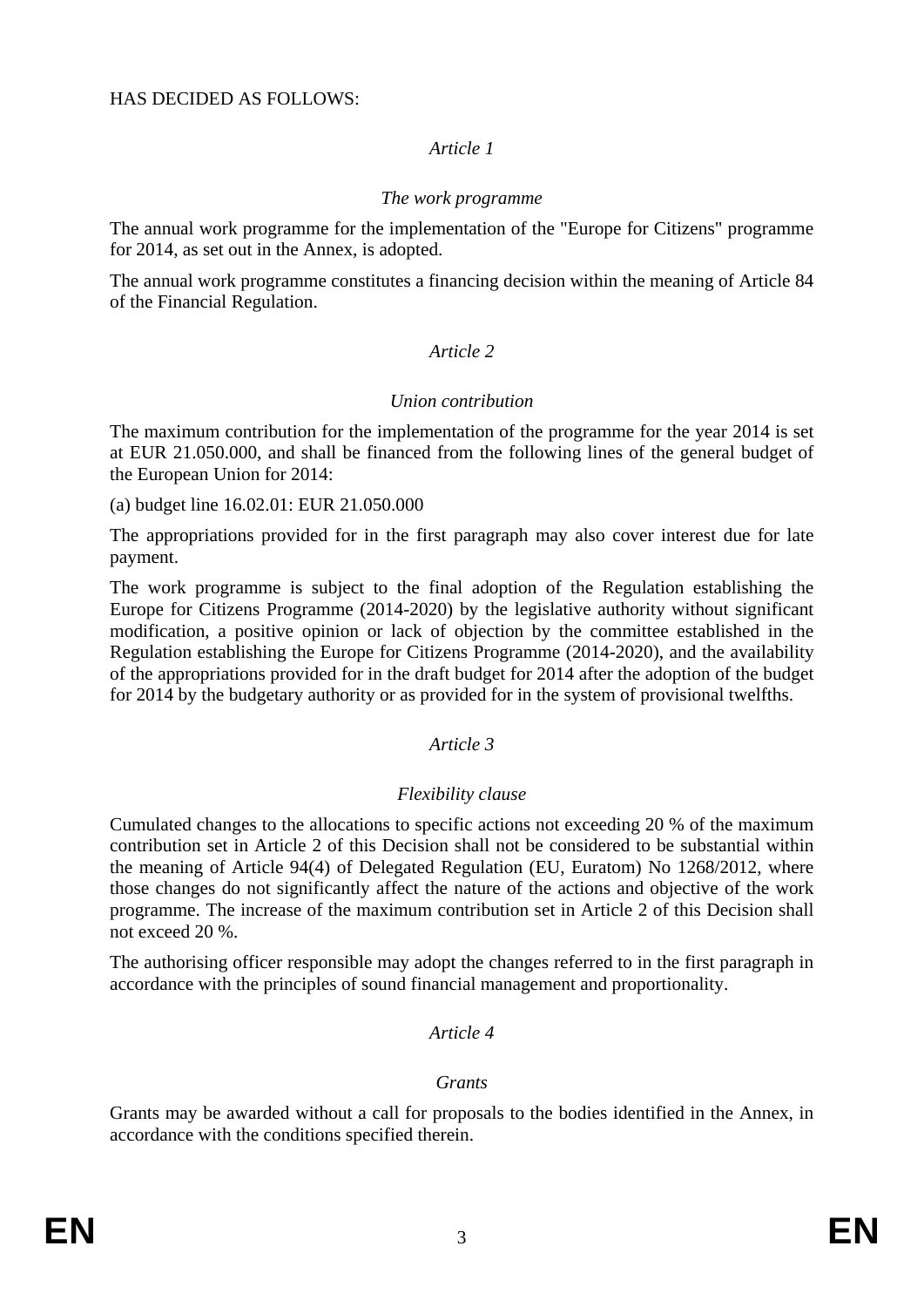Done at Brussels, 31.10.2013

 *For the Commission Viviane REDING Vice-President*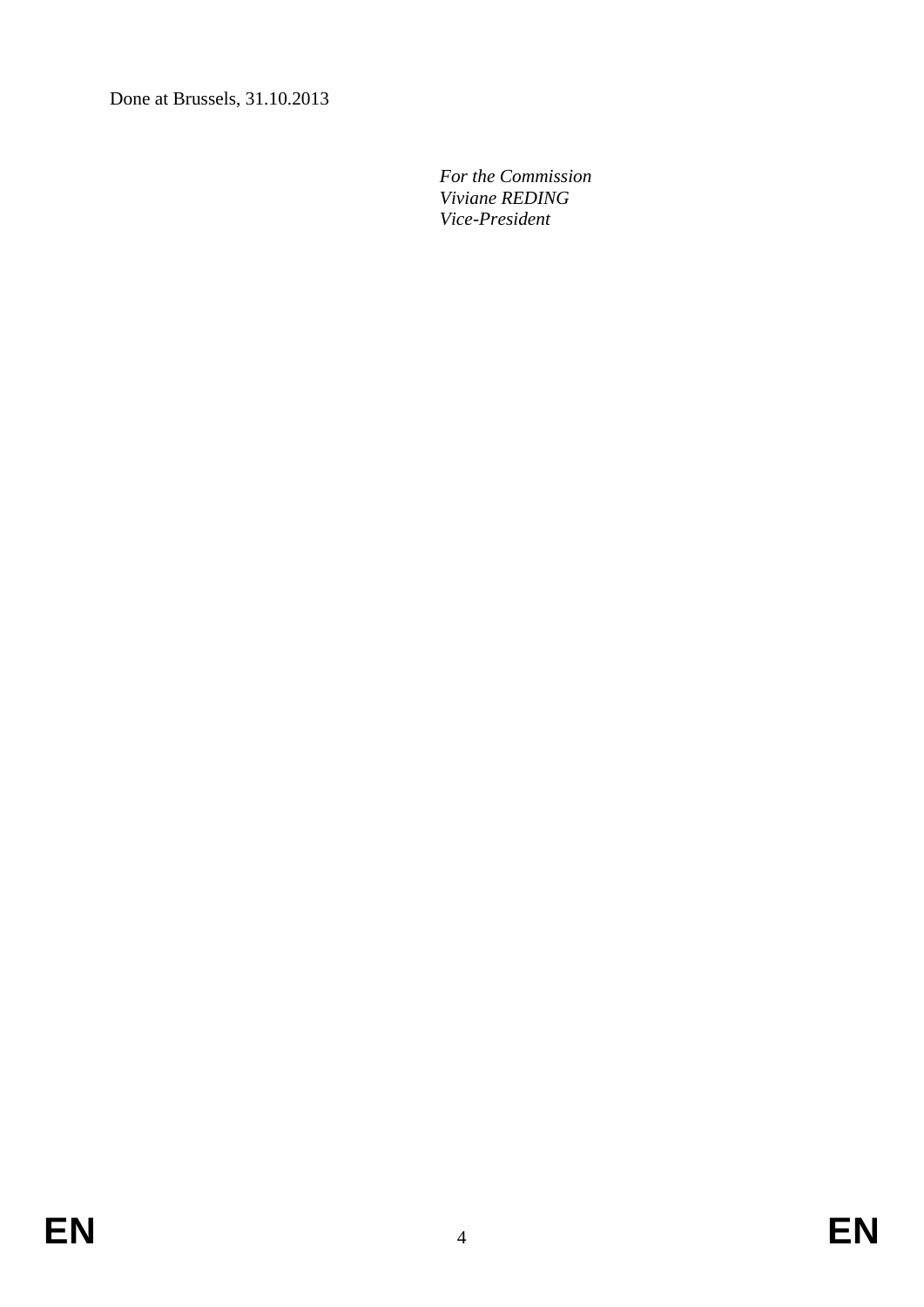# **ANNEX**

<span id="page-4-0"></span>

|              | Annual Work Programme for the Europe for Citizens Programme for 2014           |  |  |  |  |  |
|--------------|--------------------------------------------------------------------------------|--|--|--|--|--|
| Budget line: | 16.02.01 ('Europe for Citizens')                                               |  |  |  |  |  |
| Basic act:   | Council Regulation $n^{\circ}$ xxx of xx 2013 establishing for the period 2014 |  |  |  |  |  |
|              | to 2020 the programme "Europe for Citizens"                                    |  |  |  |  |  |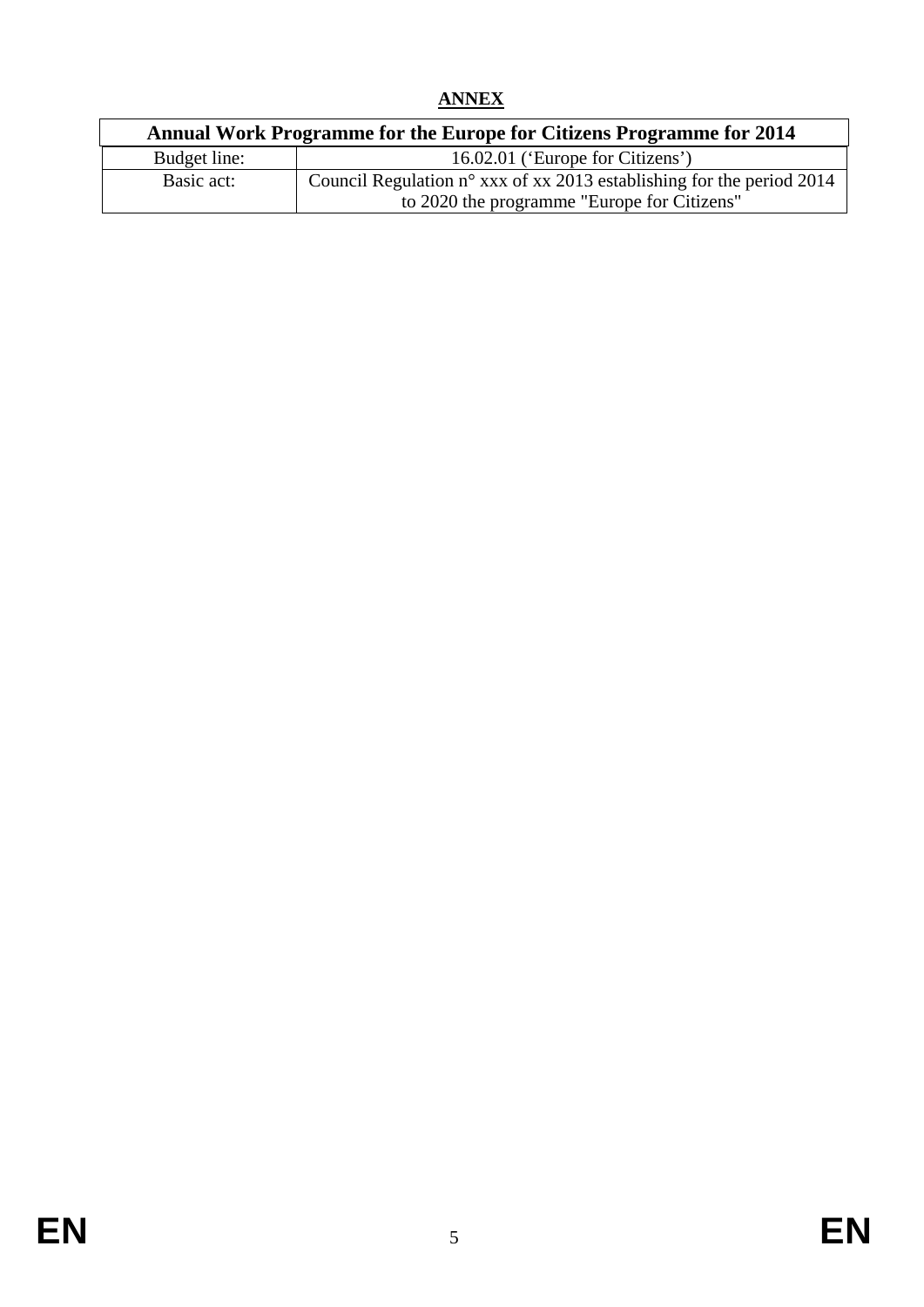# **TABLE OF CONTENTS**

COMMISSION IMPLEMENTING DECISION concerning the adoption of the 2014 work programme and the financing for the implementation of the Europe for Citizens programme [. 2](#page-1-0) 

| 1.     |                                                                                                                                                                          |  |
|--------|--------------------------------------------------------------------------------------------------------------------------------------------------------------------------|--|
| 1.1.   |                                                                                                                                                                          |  |
| 1.2.   |                                                                                                                                                                          |  |
| 1.3.   |                                                                                                                                                                          |  |
| 1.3.1. |                                                                                                                                                                          |  |
| 1.3.2. | Overview of the programme strands of the Europe for Citizens Programme 10                                                                                                |  |
| 1.3.3. |                                                                                                                                                                          |  |
| 1.3.4. |                                                                                                                                                                          |  |
| 2.     |                                                                                                                                                                          |  |
| 2.1.   |                                                                                                                                                                          |  |
| 2.1.1. |                                                                                                                                                                          |  |
| 2.1.2. |                                                                                                                                                                          |  |
| 2.1.3. |                                                                                                                                                                          |  |
| 2.1.4. |                                                                                                                                                                          |  |
| 2.1.5. |                                                                                                                                                                          |  |
| 2.2.   | Framework partnerships 2014-2017 - Operating grants - separate call for proposals:<br>Structural support for European public policy research organisations (think tanks) |  |
| 2.2.1. | Short description of the objectives pursued and the results foreseen 18                                                                                                  |  |
| 2.2.2. |                                                                                                                                                                          |  |
| 2.2.3. |                                                                                                                                                                          |  |
| 2.2.4. |                                                                                                                                                                          |  |
| 2.2.5. |                                                                                                                                                                          |  |
| 2.2.6. |                                                                                                                                                                          |  |
| 2.3.   | Action grants awarded to Europe for Citizens Contact Points in Member States and                                                                                         |  |
| 2.3.1. |                                                                                                                                                                          |  |
| 2.3.2. |                                                                                                                                                                          |  |
| 2.3.3. |                                                                                                                                                                          |  |
| 3.     |                                                                                                                                                                          |  |
| 4.     |                                                                                                                                                                          |  |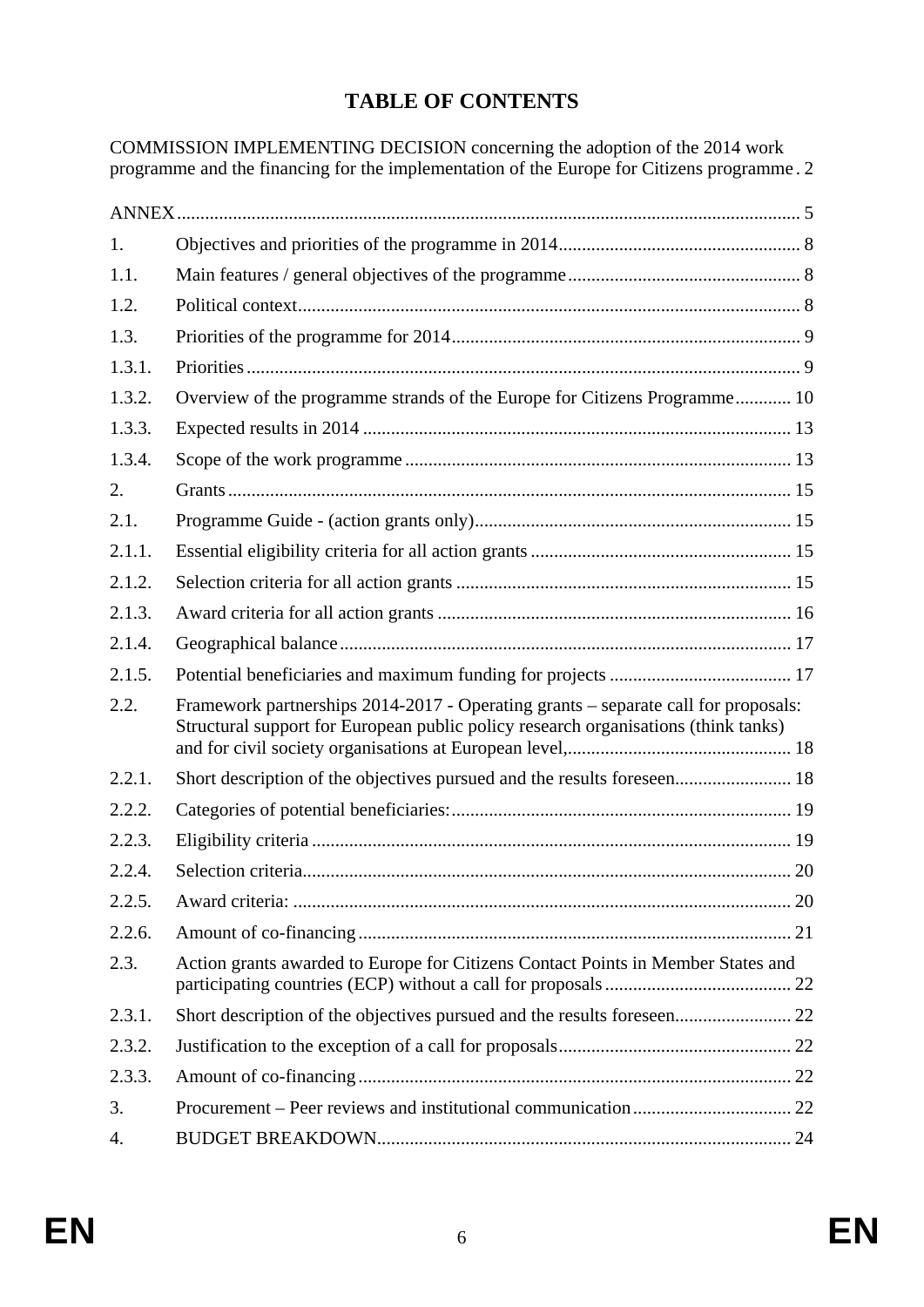#### <span id="page-6-0"></span>**1. OBJECTIVES AND PRIORITIES OF THE PROGRAMME IN 2014**

#### <span id="page-6-1"></span>**1.1. Main features / general objectives of the programme**

The general objectives of the Europe for Citizens Programme 2014-2020 are:

- to contribute to citizens' understanding of the Union, its history and diversity;
- to foster European citizenship and to improve conditions for civic and democratic participation at Union level.

Specific objectives shall be pursued on a transnational level or with a European dimension:

- raise awareness of remembrance, common history and values and the Union's aim that is to promote peace, its values and the well-being of its peoples by stimulating debate, reflection and development of networks;
- encourage democratic and civic participation of citizens at Union level, by developing citizens' understanding of the Union policy making-process and promoting opportunities for societal and intercultural engagement and volunteering at Union level.

#### <span id="page-6-2"></span>**1.2. Political context**

The Lisbon Treaty at the end of 2009 led to a number of changes in view of bringing the Union closer to its citizens and fostering greater cross-border debate about EU policy issues. Article 11 of the Treaty on European Union (TEU) introduced a new dimension of participatory democracy. Europe has a challenging agenda for the next seven years, with important issues at stake. With decisions and policies needed on issues ranging from economic growth, security and Europe's role in the world, it is now more important than ever for citizens to take part in discussions and help shape policies. Considering the European citizenship as an important element in strengthening and safeguarding the process of European integration, the European Commission continues encouraging the engagement of European citizens in all aspects of the life of their community, thus enabling them to participate in the construction of an ever closer Europe.

In this context, the Europe for Citizens Programme for the period 2014-2020 is an important instrument encouraging citizens to play a stronger role in the development of the EU. Through projects and activities in which citizens can participate and make their voice heard, the Europe for Citizens Programme is promoting Europe's shared history and values, and fostering European citizenship and civic participation.

European Citizenship will be a central element of the Commission's agenda in 2014, in line with the President's political guidelines. This will be of particular importance in an economically challenging context and in view of the upcoming European Parliament elections in May 2014.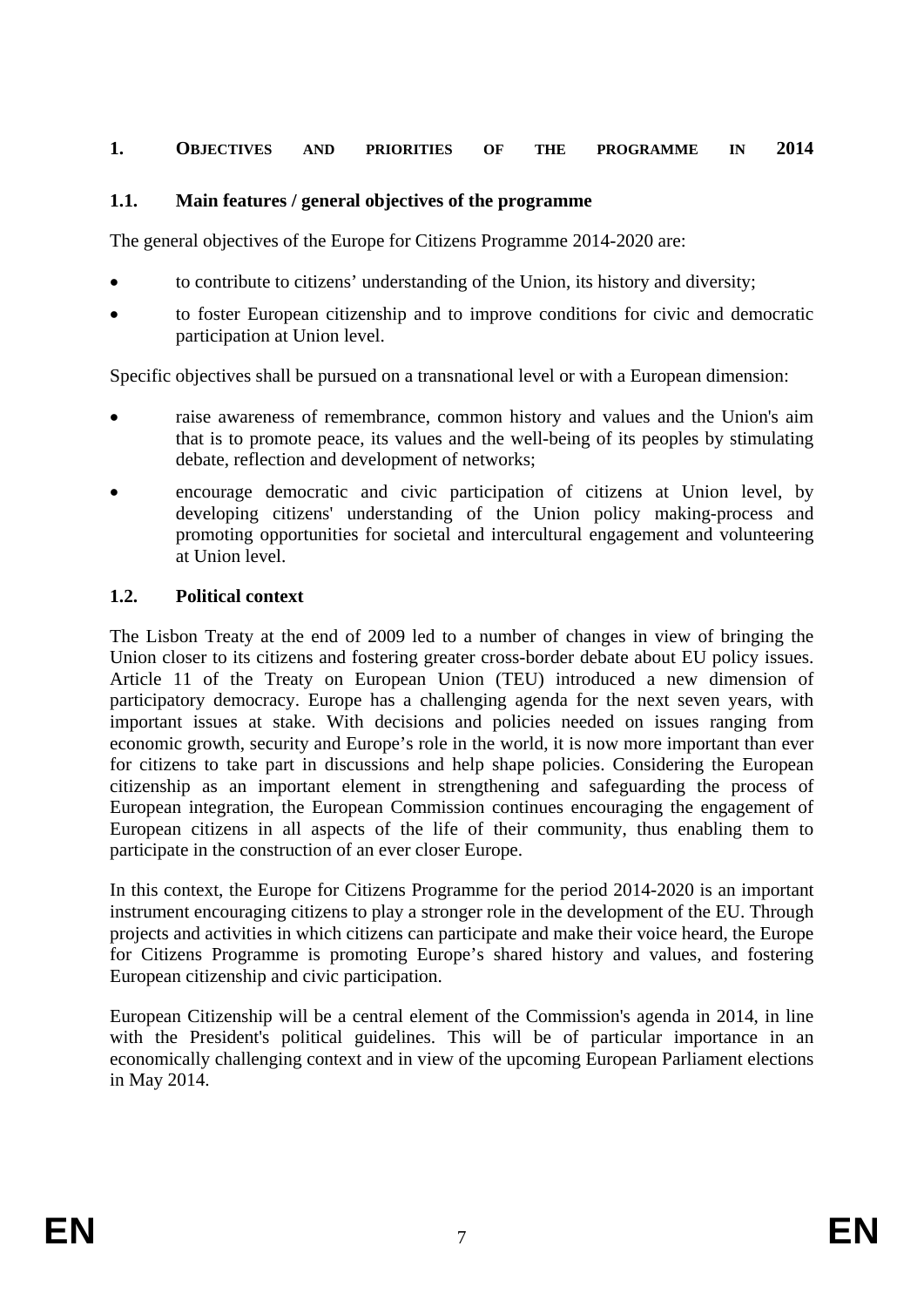## <span id="page-7-0"></span>**1.3. Priorities of the programme for 2014**

## <span id="page-7-1"></span>*1.3.1. Priorities*

In line with the general objectives of the Europe for Citizens programme, annual priorities are defined by the European Commission after consultation of the programme committee. Applicants are encouraged to develop projects in line with the objectives of the programme and targeting the annual priorities. The annual priorities will be announced on the website of EACEA<sup>3</sup> and European Commission.

A distinction has to be made between the priorities for Strand 1 – European remembrance and Strand 2 – Democratic engagement and civic participation.

## *Strand 1: European remembrance*

According to Article 3 of the Treaty of the European Union, the EU's aim is to promote peace, its values and the well-being of its peoples.

In the context of this article and the general description of Strand 1 (see paragraph 1.3.2. below), the Europe for Citizens programme will support projects reflecting on causes of totalitarian regimes in Europe's modern history as well as projects concerning other defining moments and reference points in recent European history.

Historical moments which will be commemorated in particular in 2014 will be the **100th** anniversary of the beginning of World War I, the  $25<sup>th</sup>$  anniversary of the Fall of the **Berlin Wall** and the **10 years of enlargement of the European Union to Central and Eastern Europe**. These key moments of European modern history have therefore been chosen as annual priorities for Strand 1 of the Europe for Citizens Programme for the year 2014.

## *Strand 2: Democratic engagement and civic participation*

Elections to the European Parliament will be held in all Member States from 22 to 25 May 2014. These elections will be the first to be held under the Lisbon Treaty enhancing the role of EU citizens as political actors through Article 11 TEU.

Against this background, the annual priority of Strand 2 of the Europe for Citizens programme for the year 2014 will be built around **the elections to the European Parliament and citizens' participation in the democratic life of the EU**. There is a need for **deepening the debate on the future of Europe** with the aim of setting up a European public space, where European issues are discussed and debated from a European standpoint.

In this context**,** under Strand 2 of the Europe for Citizens Programme priority will be given to projects dealing with citizens' participation in the democratic life of the EU, ranging from local democracy to the empowerment of citizens to play a full part in EU policy.

 $\frac{1}{3}$ 

Subject to the adoption of the Commission decision re-establishing the EACEA with a new mandate for the period 2014-2020 (applies to all occurrences of "EACEA" in the text)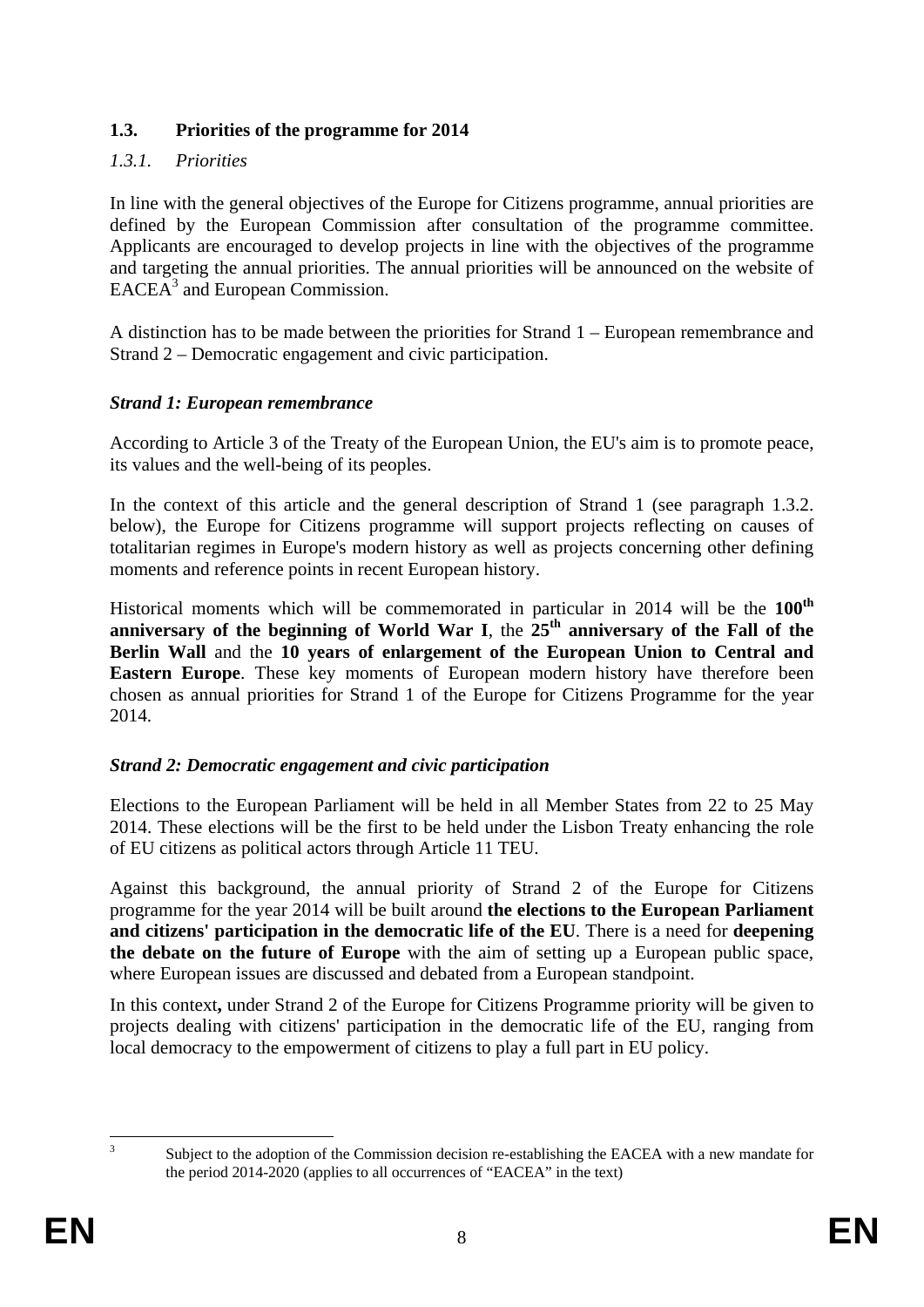#### <span id="page-8-0"></span>*1.3.2. Overview of the programme strands of the Europe for Citizens Programme*

The programme is implemented through the following Strands:

#### *Strand 1: European remembrance*

#### *Action grants:*

This Strand will support activities that invite to reflection on European cultural diversity and on common values in the broadest sense. In this context, it aims to finance projects reflecting on causes of **totalitarian regimes** in Europe's modern history (especially but not exclusively Nazism that led to the Holocaust, Fascism, Stalinism and totalitarian communist regimes) and to commemorate the victims of their crimes.

This Strand also encompasses activities concerning **other defining moments and reference points in recent European history**. In particular, it will give preference to actions which encourage tolerance, mutual understanding, intercultural dialogue and reconciliation as a means of moving beyond the past and building the future, in particular with a view to reaching the younger generation.

The projects under this strand are expected to include different types of organisations (local authorities, civil society organisations, research institutes, etc.) or developing different types of activities (research, non-formal education, public debates, exhibitions, etc.) or involving citizens coming from different target groups. Projects should be implemented on a transnational level (creation and operation of transnational partnerships and networks) or with a clear European dimension.

Grants are awarded by the EACEA following the criteria laid down in the Programme Guide of the Europe for Citizens programme.

## *Operating grants:*

Operating grants provide financial support to cover part of the running costs that enable a body to have an independent existence and to implement a range of activities envisaged in its annual work programme. These activities should correspond to the pursuit of the organisation's statutory objectives and must contribute to the development and implementation of one or several of the objectives pursued by the programme.

Under Strand 1, operating grants will be awarded for bodies pursuing an aim of general Union interest and raising awareness on European remembrance.

The following type of organisations will be supported:

- Organisations carrying activities reflecting on causes of totalitarian regimes in Europe's modern history (specially but not exclusively Nazism that led to the Holocaust, Fascism, Stalinism and totalitarian communist regimes) and commemorating the victims of their crimes.
- Organisations implementing activities concerning other defining moments and reference points in recent European history.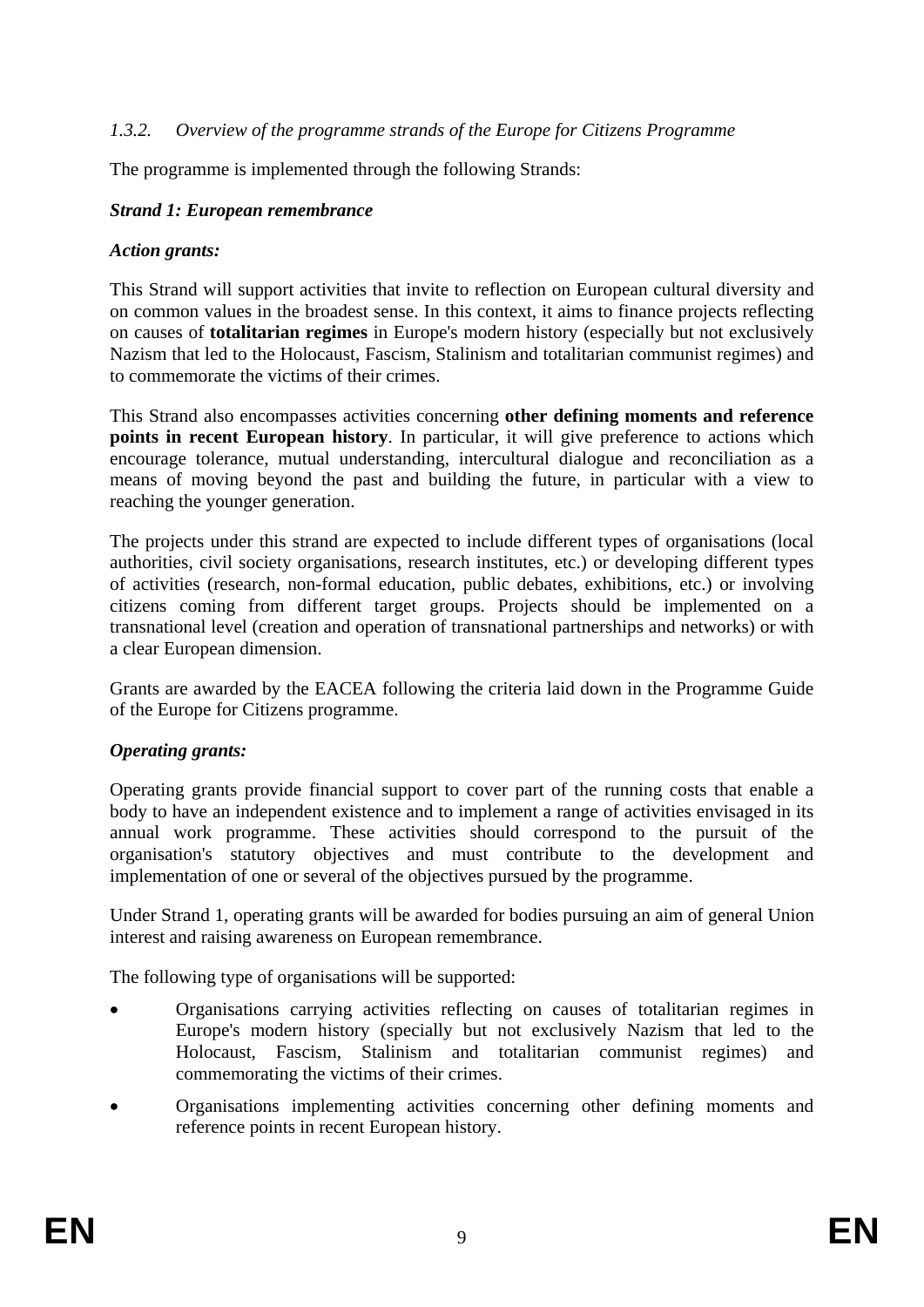• Organisations focusing on the common values of the EU (CSO's and think tanks): raising citizens' awareness on the importance of maintaining and promoting democratic values in Europe i.e. through the memory of European personalities such as the founding fathers of the European project or others who have made a significant contribution to later stages of European construction.

Framework partnerships for a duration of four years will be established by the EACEA further to a call for proposals. Specific annual grants based on such partnerships will be awarded by the EACEA.

## *Strand 2: Democratic engagement and civic participation*

## *Action grants:*

This Strand will support activities that cover civic participation in the broadest sense with a particular focus on activities directly linked to Union policies, with a view to participate in the Union policy-making process in areas related to the objectives of the Programme. The Strand also covers projects and initiatives that develop opportunities for mutual understanding, intercultural learning, solidarity, societal engagement and volunteering at Union level.

Under this Strand, action grants will be attributed by the EACEA further to the criteria laid down in the Programme Guide.

The following type of activities will be supported within Strand 2:

**Town Twinning:** This measure aims at supporting projects bringing together a wide range of citizens from twinned towns around topics in line with the objectives of the programme. Priority is given to projects targeting the priorities annually defined for this measure.

 By mobilizing citizens at local and EU levels to debate on concrete issues on the European political agenda, this measure will seek to promote civic participation in the Union policy making process and develop opportunities for societal engagement and volunteering at Union level.

 Twinning must be understood in largo sensu, thus referring to the municipalities having signed or engaged to sign twinning agreements as well as to the municipalities having other forms of partnerships fostering their cooperation and cultural links.

**Network of Towns:** Under this measure municipalities/regions and associations working together on a common theme in a long-term perspective are invited to develop networks of towns to make their cooperation more sustainable and to exchange good practice.

 Networks of Towns are expected to integrate a range of activities around the subject of common interest to be addressed in the context of the Programme's objectives or annual priorities, to have defined target groups for which the selected themes are particularly relevant and involve community members active in the subject area and to aim at sustainability.

• **Civil Society Projects**: This measure aims at supporting projects promoted by transnational partnerships and networks directly involving citizens. Those projects gather citizens from different horizons, in activities directly linked to Union policies,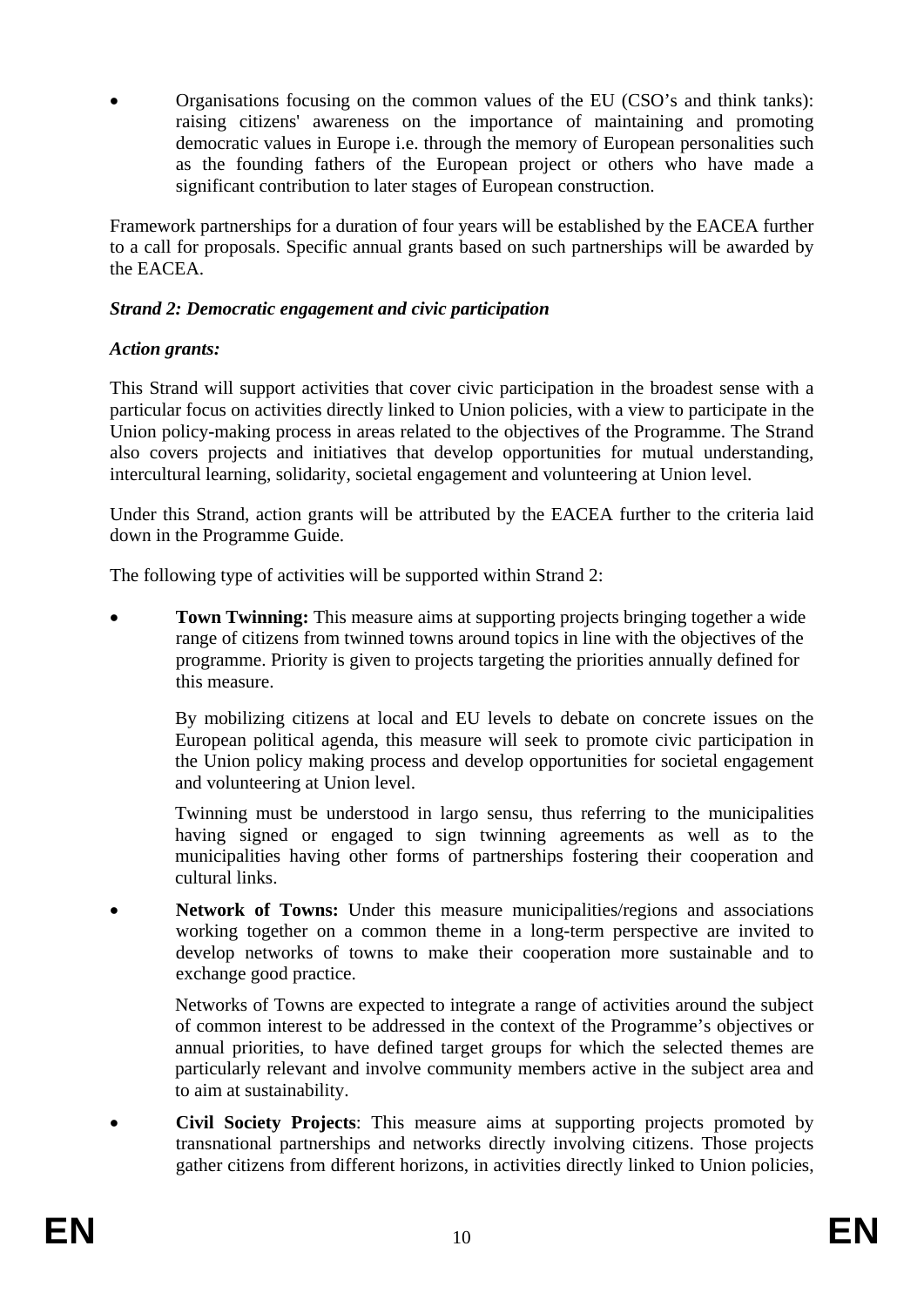with a view to give them an opportunity to concretely participate in the Union policy-making process in areas related to the objectives of the Programme. To that end, those projects will invite citizens to act together or debate on the annual priority themes of the programme at local and European level.

 Projects should actively involve a large number of citizens in the implementation and aim at setting the basis for, or encouraging the development of, long-lasting networking between many organisations active in the field.

#### *Operating grants:*

Operating grants provide financial support to cover part of the running costs that enable a body to have an independent existence and to implement a range of activities envisaged in its annual work programme. These activities should correspond to the pursuit of the organisation's statutory objectives and must contribute to the development and implementation of one or several of the objectives pursued by the programme.

Under Strand 2, operating grants will be awarded for bodies pursuing an aim of general Union interest and encouraging democratic and civic participation.

The following type of organisations will be supported through operating grants:

- (a) *European public policy research organisations (think tanks)*: These organisations provide a link between research and policymaking at European level. They help to find solutions to problems and facilitate interaction between scientists, intellectuals and decision-makers. This action targets think tanks essentially focussing on the objectives and priorities of the programme, performing activities that go beyond mere research and are not aimed exclusively at specialist groups. Such activities must generally involve citizens in their debates and provide information to the public at large using specific tools.
- (b) *Civil Society Organisations working at European level, namely*: umbrella organisations, networks and other civil society organisations aiming to encourage democratic and civic participation of citizens at Union level, by developing citizens' understanding of the Union policy making-process and promoting opportunities for civic engagement at Union level.
- (c) *Platforms of pan-European organisations*: the specificity of such platforms is that their members are themselves umbrella organisations (platforms) on a European level. These pan-European platforms represent a very large number of European citizens and cover a wide range of policy domains.

Framework partnerships for a duration of four years will be established by the EACEA further to a call for proposals. Specific annual grants based on such partnerships will be awarded by the EACEA.

## *Strand 3: Horizontal Action Valorisation*

This Action will support initiatives that boost the transferability of results, provide better return on investment and increase learning from experience. The raison d'être of this action is the further "valorisation" and use of the results of the initiatives launched for the purpose of ensuring their lasting effect.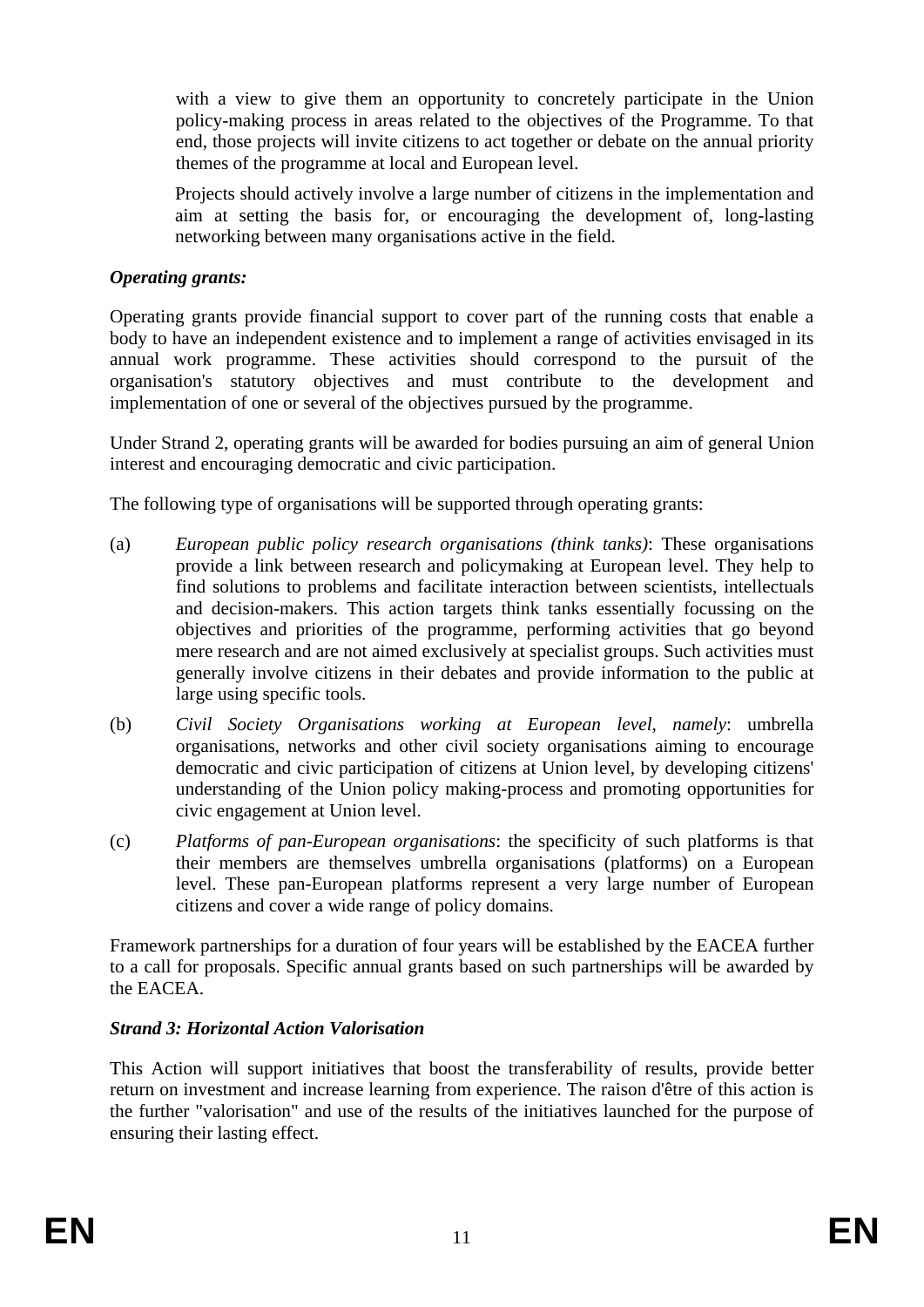## *Institutional communication:*

As provided in article 12.3 of the basic act, the Europe for Citizens Programme for 2014 will contribute to communication actions on the institutional communication priorities of the Union, as defined by the Commission in the Communication "Corporate Communication under the Multiannual Financial Framework 2014-2020", SEC(2013) 486/2 of 23.09.2013.

In line with the general objectives of the Programme (Article  $1(2)$ ), institutional (corporate) communication will aim to raise public awareness about the EU as a whole, its values and political priorities, therefore bringing the Union closer to citizens by contributing to citizens' understanding of the Union and fostering European citizenship.

This means that the contribution from the Europe for Citizens Programme may be used for both the issues highlighted for such communication in 2014 – growth and jobs on the one hand and debate on the future of Europe/European Parliament elections on the other.

## *Information structures:*

In addition, this Action will support the Information structures in Member States and participating countries **Europe for Citizens Contact Points (ECP),** designated in the basic act. These structures have been established to provide advice to applicants, support for partner search and disseminate information on the Europe for Citizens programme. Action grants are directly awarded by the EACEA. .

## <span id="page-11-0"></span>*1.3.3. Expected results in 2014*

*Strand 1 - European remembrance:* In helping to promoting debate and activities on European integration and history at a transnational level or with a clear European dimension in around 56 project grants and around 8 operating grants, the programme will have contributed to an increased awareness of remembrance, common history and values and the Union's aim

*Strand 2 – Democratic engagement and civic participation:* By providing opportunities for citizens to engage at EU level or with a European dimension in around 373 town twinning projects, around 89 networks of towns, around 34 action grants for civil society projects, and around 26 operating grants, the programme will have contributed to an increased understanding of the EU by citizens; it is expected that three quarters of participants  $4$ will feel more European as a result of their participation in the "Europe for Citizens" programme.

*Strand 3 – Horizontal Action Valorisation:* the result will be an increased learning from experience, a boosted transferability of results and, as a consequence, an increased lasting effect of the supported activities. Thanks to an increased impact of the institutional communication activities conducted by the Commission as a whole, the expected results are a better understanding of the EU by citizens and an enhanced image of the EU institutions and their activities with measurable positive trends in public perception.

## <span id="page-11-1"></span>*1.3.4. Scope of the work programme*

This work programme covers the whole 2014 budget.

 $\frac{1}{4}$ 

Based on the Study "Measuring the impact of the Europe for Citizens programme", May 2013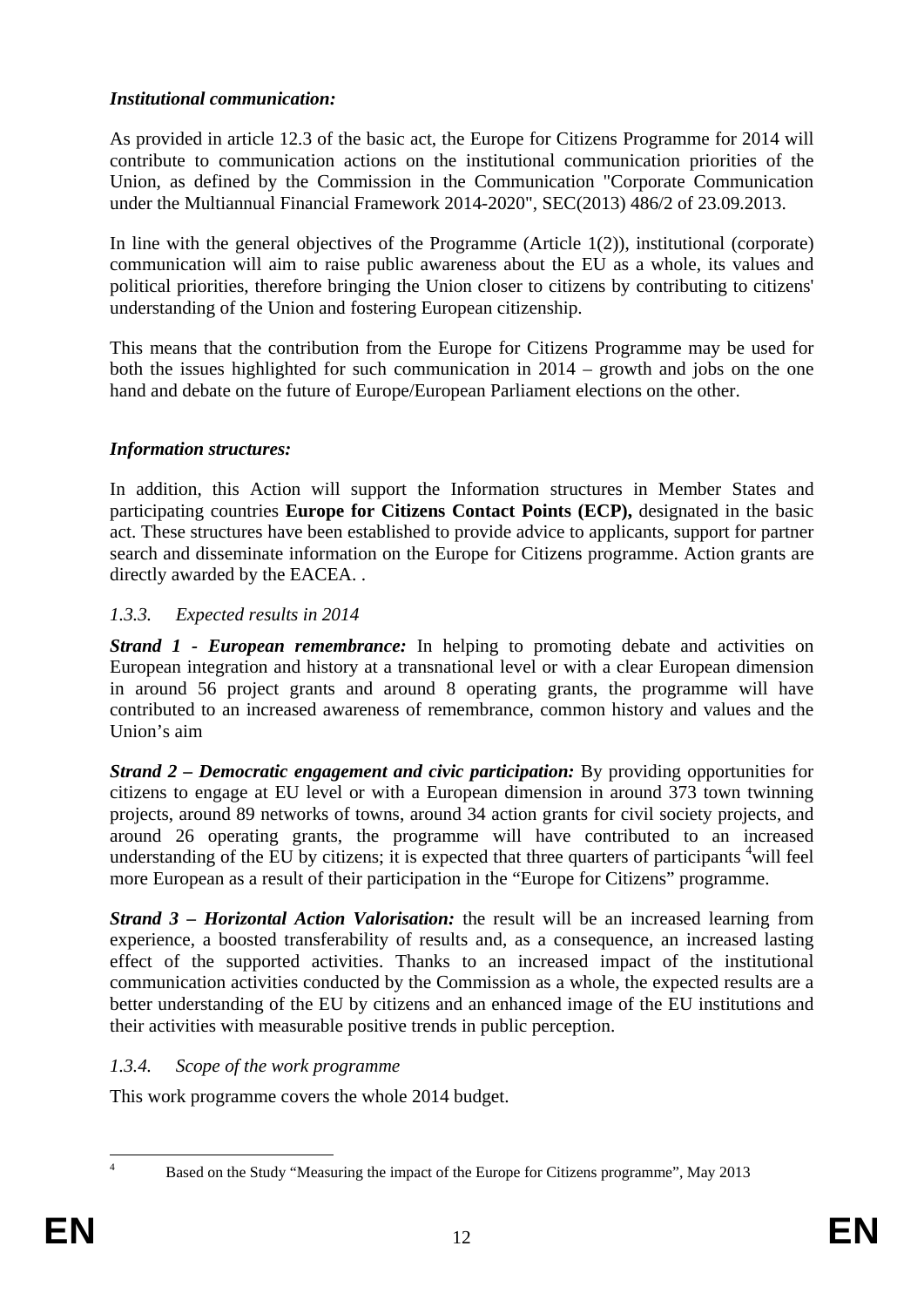The programming table under point 4 shows the distribution of available appropriations among the actions and sub-actions funded by budget line 16.02.01 taking into account the contribution expected from third countries.

The indicative budget 2014 for each action is as follows:

- Strand 1 European remembrance:  $4,255,000 \in$
- Strand 2 Democratic engagement and civic participation:  $15,445,000 \in$
- Strand 3 Horizontal Action Valorisation: 1,350,000  $\in$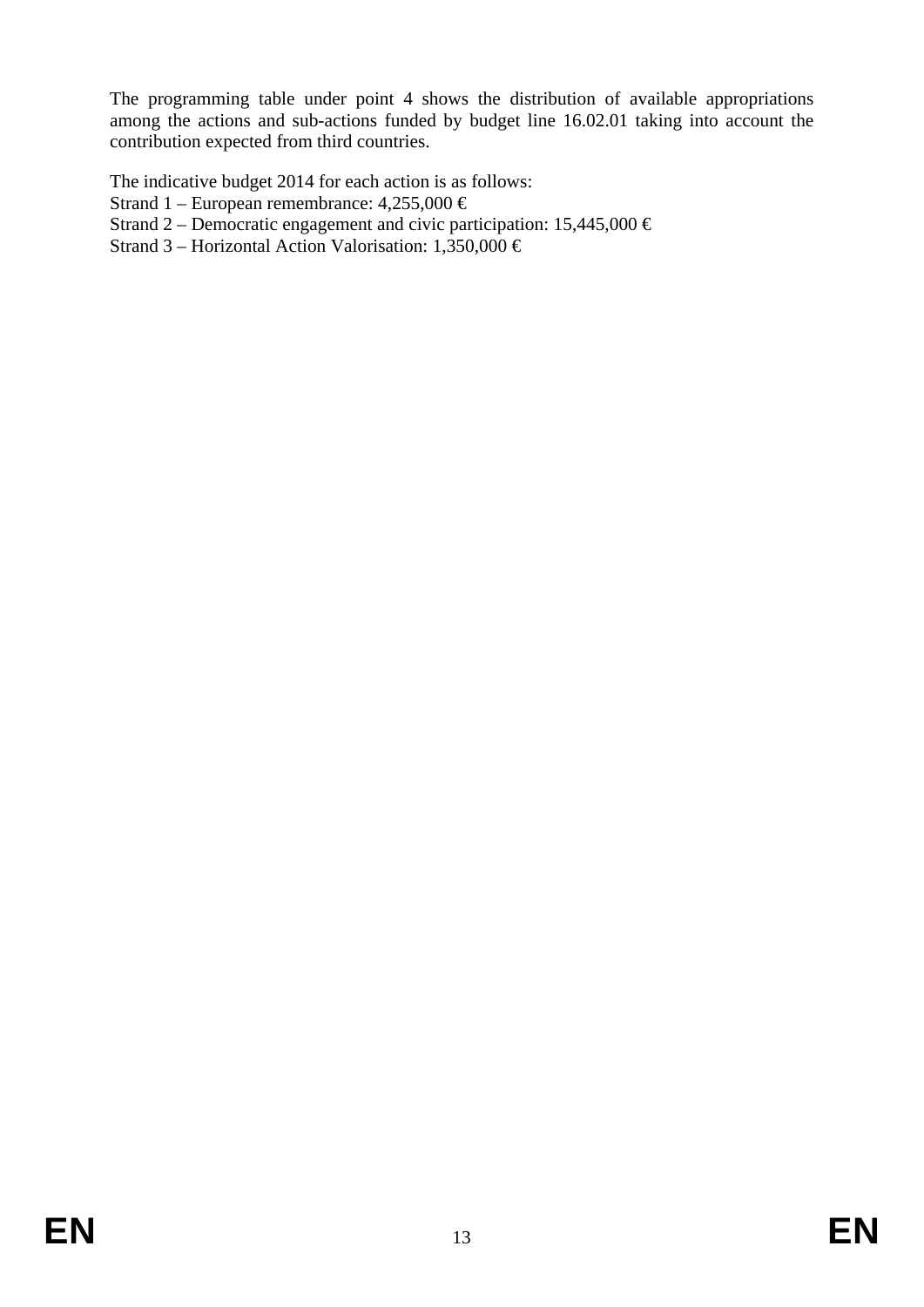## <span id="page-13-0"></span>**2. GRANTS**

## <span id="page-13-1"></span>**2.1. Programme Guide - (action grants only)**

For the Europe for Citizens Programme, the Programme Guide provides information on procedures, criteria and other modalities relating to action grants. Every year, after adoption of the financing decision, a call for proposals is published in accordance with Article 128 of the Financial Regulation and Article 189 of the Rules of application. This call for proposals makes reference to a Programme Guide.

The aim of this Programme Guide is to assist all those interested in developing projects or receiving financial support under the "Europe for Citizens" Programme (2014-2020) and to help them understand the objectives of the Programme and the types of activities that can be supported.

It gives detailed information on funding opportunities under the Europe for Citizens programme, application procedures, selection procedures, general rules relevant to EU grants and the deadlines for the submission of applications.

## <span id="page-13-2"></span>*2.1.1. Essential eligibility criteria for all action grants*

- The applicants and involved organisations must be either public bodies or non-profit organisations with legal personality.
- Established in a participating country.
- The mission as outlined in the organisation's statutes must be in consistency with the objectives of the Europe for Citizens Programme, strand and measure under which the project application has been submitted.

In addition, specific eligibility criteria applicable to each measure, relating to the number of involved organisations and the project nature and dimension, are described under 2.1.5.

## <span id="page-13-3"></span>*2.1.2. Selection criteria for all action grants*

Project proposals which comply with the eligibility and exclusion criteria are subject to an indepth evaluation regarding the financial and operational capacity of the applicant organisations.

**Financial capacity** means that the applicant has stable and sufficient sources of funding to maintain its activity throughout the project.

It is assessed on the basis of the following documents to be submitted by the applicant:

For applicants applying for a grant below or equal  $\epsilon$  60 000:

• A declaration on honour ;

For applicants applying for a grant above  $\epsilon$ 60 000:

- A declaration on honour ;
- the Financial Identification form and
- the Financial Capacity form accompanied by the official profit and loss account and balance sheet of the organisation for the last financial year for which the accounts have been closed.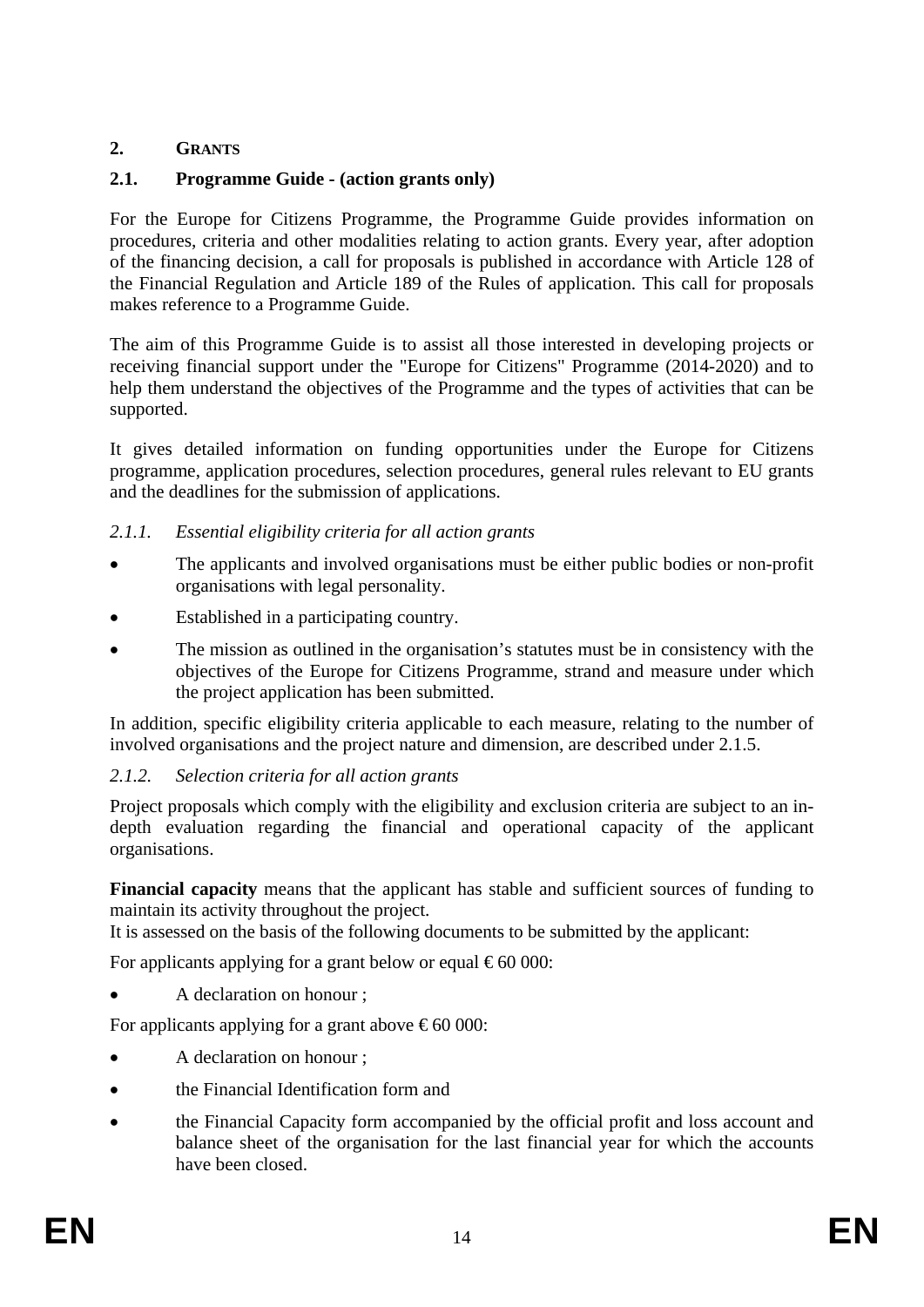The verification of financial capacity does not apply to public bodies.

If the Executive Agency concludes that the required *financial capacity* - assessed on the basis of the documentation submitted - is just fair , then it may:

- ask for further information;
- require a bank guarantee;
- offer a grant agreement without pre-financing;

**Operational capacity** means that the applicant must show the necessary competencies and motivation to carry out the proposed project. The operational capacity will be assessed on the basis of the applicants' experience in managing the projects in the field concerned. Applicants will have to provide a declaration on honour. For applicants applying for a grant above  $\epsilon$ 60 000, further information is also to be provided under a specific section of the application form developed for this purpose.

## <span id="page-14-0"></span>*2.1.3. Award criteria for all action grants*

## *Consistency with the objectives of the Programme and Programme Strand: 30%*

- Appropriateness of the objective of the submitted project with regard to the objectives of the Europe for Citizens Programme, strand and measure.
- The proposed activities and expected outcomes should contribute to the achievement of the objectives of the Europe for Citizens Programme, strand and measure.
- The thematic focus must be in line with the objectives of the Europe for Citizens Programme, strand and measure and preferably taking into consideration the annual priorities.

## *Quality of the activity plan /work programme of the project: 35%*

- The activities must be appropriate to reach the project's needs and objectives.
- Coherence: correspondence between the different objectives of the proposed activities and adaption of the proposed inputs and resources to the objectives.
- Effectiveness: effects should be obtained at reasonable cost.
- Projects have to present a clearly elaborated European dimension.
- Priority is given to projects including different types of organisations (local authorities, civil society organisations, research institutes, etc.) or developing different types of activities (research, non-formal education, public debates, exhibitions, etc.) or involving citizens coming from different target groups.
- Priority is given to projects using new working methods or proposing innovative activities.

## *Dissemination: 15%*

Each project supported by the Europe for Citizens Programme must make the necessary efforts for ensuring the exploitation and dissemination of its results.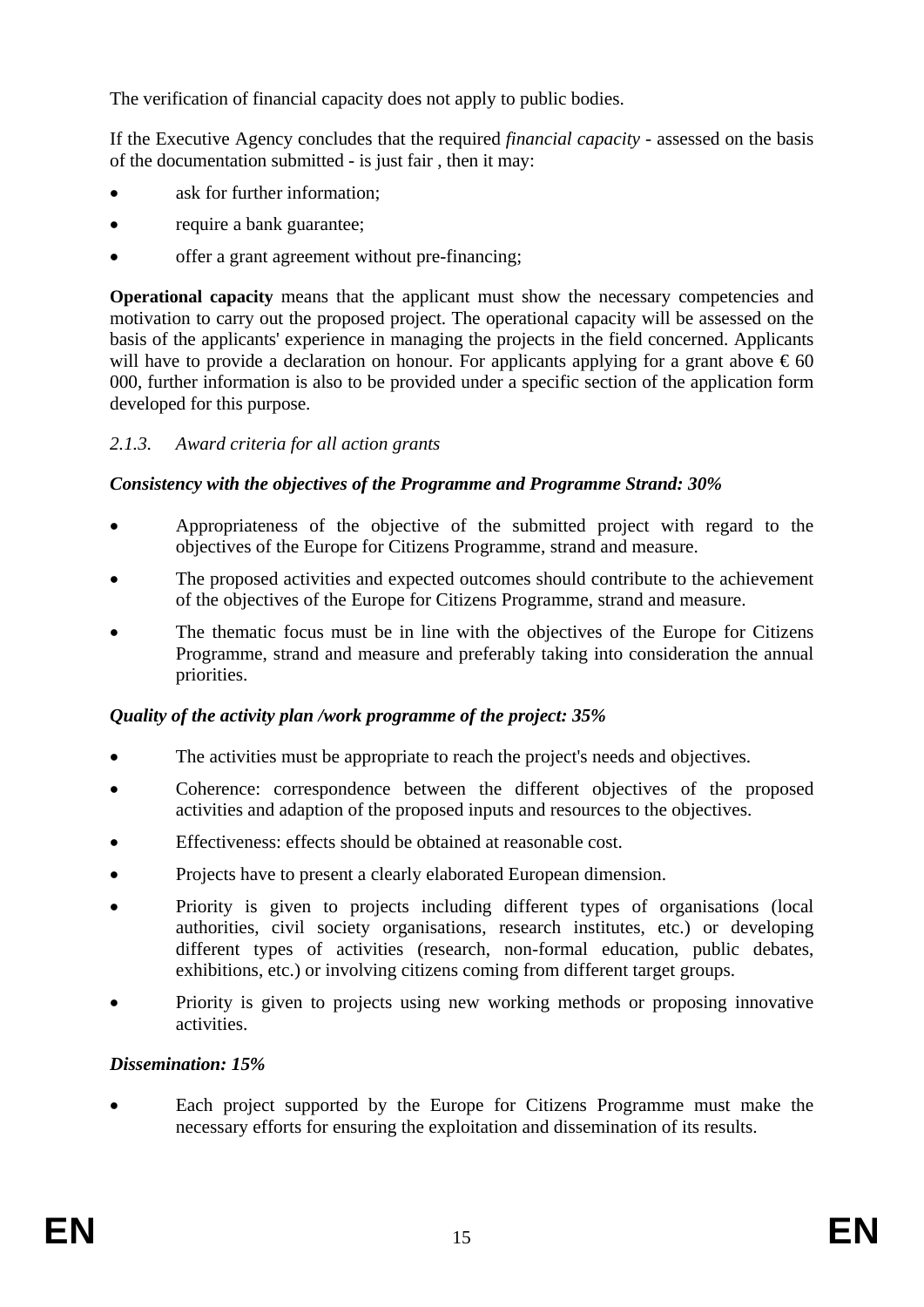- The proposed project should create a multiplier effect among a wider audience than that directly participating in the activities.
- A realistic and practical dissemination plan should be in place in order to allow an effective transfer and exchange of the results foreseen by the project.

## *Impact and Citizen involvement: 20%*

- The number of organisations, participants and countries involved should be large enough to ensure a real European outreach of the proposed project.
- Impact: Preference will be given to grants for projects with a high impact irrespective of their size, in particular those which are directly linked to Union policies with a view to participate in the shaping of the Union policy agenda.
- Sustainability: Proposed projects should aim at reaching middle or long-term effects.
- The proposed activities should give participants the possibility to engage actively in the project and with the issue raised.
- A balance should be sought between citizens who are already active within organisations/institutions and citizens who are not yet involved.
- Priority will be given to projects involving citizens from underrepresented groups or with fewer opportunities.

## <span id="page-15-0"></span>*2.1.4. Geographical balance*

As required in the basic act, a geographical balance will be taken into account, as far as possible, in the selection.

## <span id="page-15-1"></span>*2.1.5. Potential beneficiaries and maximum funding for projects*

## *Strand 1: European remembrance*

- Type of organisations: Public local/regional authorities or non-profit organisations, including civil society organisations, survivors' associations, and cultural, youth, educational and research organisations, associations of twinned towns;
- Number of involved organisations: A project must involve organisations from at least one Member State, but preference is given to transnational projects;
- Maximum grant amount:  $100.000 \in$
- Maximum percentage of co-funding: 70%
- Maximum duration: 18 months per project.

## *Strand 2: Democratic engagement and civic participation*

## *Town-Twinning:*

- Type of organisations: towns/municipalities or their twinning committees or other non-profit organisations representing local authorities;
- Number of organisations involved: municipalities from at least **2** eligible countries of which at least one is an EU Member State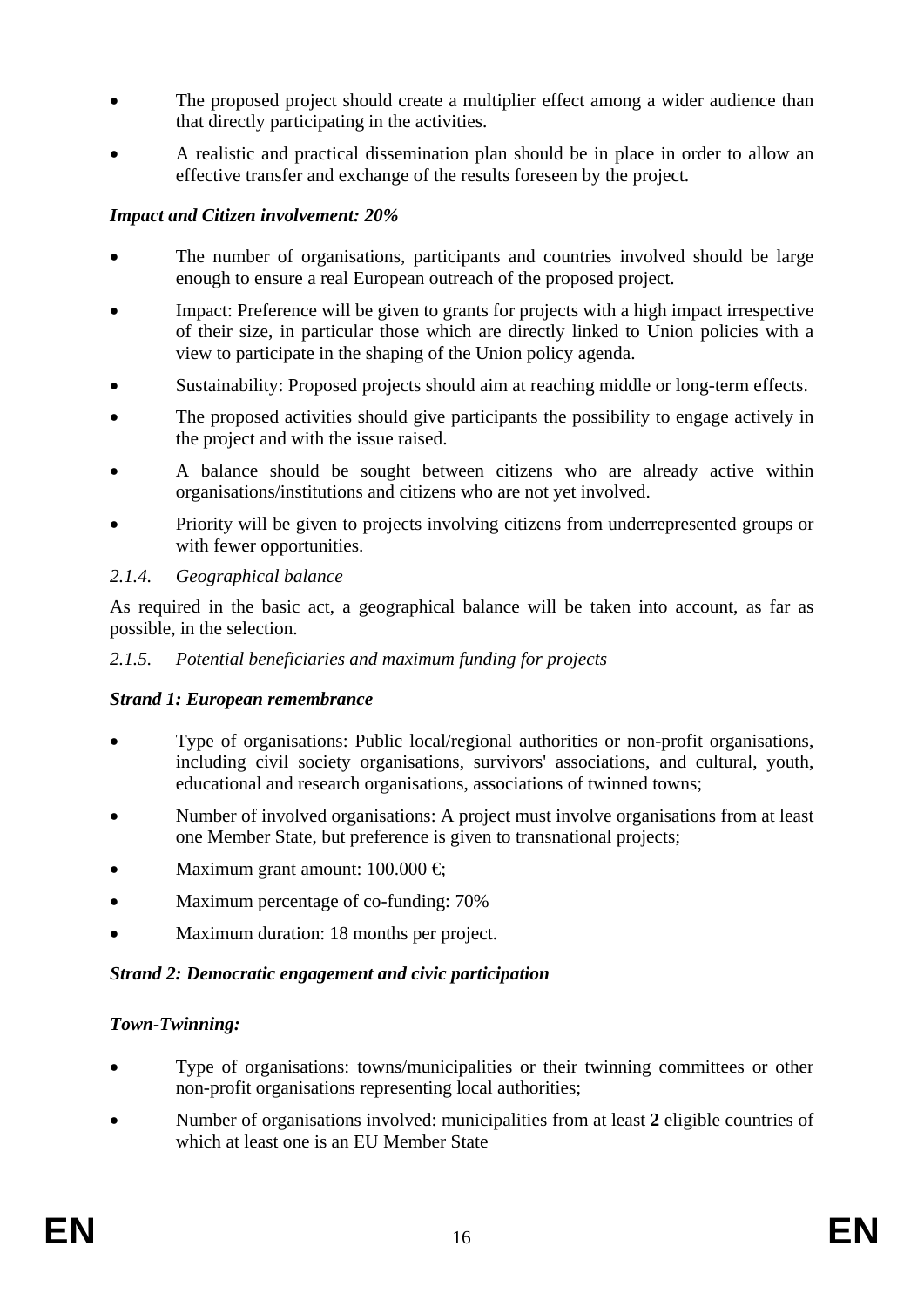- Maximum grant amount:  $25.000 \text{ Eper project}$ ;
- Maximum percentage of co-funding:  $50\%$ ;
- Maximum duration: 21 days per project.

## *Networks of Towns:*

- Type of organisations: Towns/municipalities or their twinning committees or networks, other levels of local/regional authorities, federations/associations of local authorities and non-profit organisations representing local authorities; the other organisations involved in the project can also be non-profit Civil Society **Organisations**
- Number of organisations involved: municipalities from at least **4** eligible countries of which at least one is an EU Member State
- Maximum grant amount:  $150.000 \in$
- Maximum percentage of co-funding: 70% ;
- Maximum duration: 24 months per project.

## *Civil Society Projects:*

- Type of organisations: non-profit organisations, including civil society organisations, educational, cultural or research institutions; the other organisations involved in the project can also be public local/regional authorities ;
- Number of organisations involved: organisations from at least **3** eligible countries of which at least one is an EU Member State;
- Maximum grant amount:  $150.000 \in$
- Maximum percentage of co-funding: 70%;
- Maximum duration: 18 months per project.
- <span id="page-16-0"></span>**2.2. Framework partnerships 2014-2017 - Operating grants – separate call for proposals: Structural support for European public policy research organisations (think tanks) and for civil society organisations at European level,**
- <span id="page-16-1"></span>*2.2.1. Short description of the objectives pursued and the results foreseen*

This call for proposals concerns structural support, referred to as operating grants, to bodies pursuing an aim of general Union interest, to raise awareness on European remembrance (strand 1) or to encourage democratic and civic participation (strand 2). It is intended to cofinance the operating expenses that enable a body to have an independent existence and to implement a range of activities envisaged in its annual work programme. These activities should correspond to the pursuit of the organisation's statutory objectives and must contribute to the development and implementation of one or several of the objectives pursued by the programme.

Under these two measures, support is granted under framework partnerships for four years (2014-2017) awarded further to a call for proposals. Under these partnership agreements, an annual operating grant will be awarded for 2014.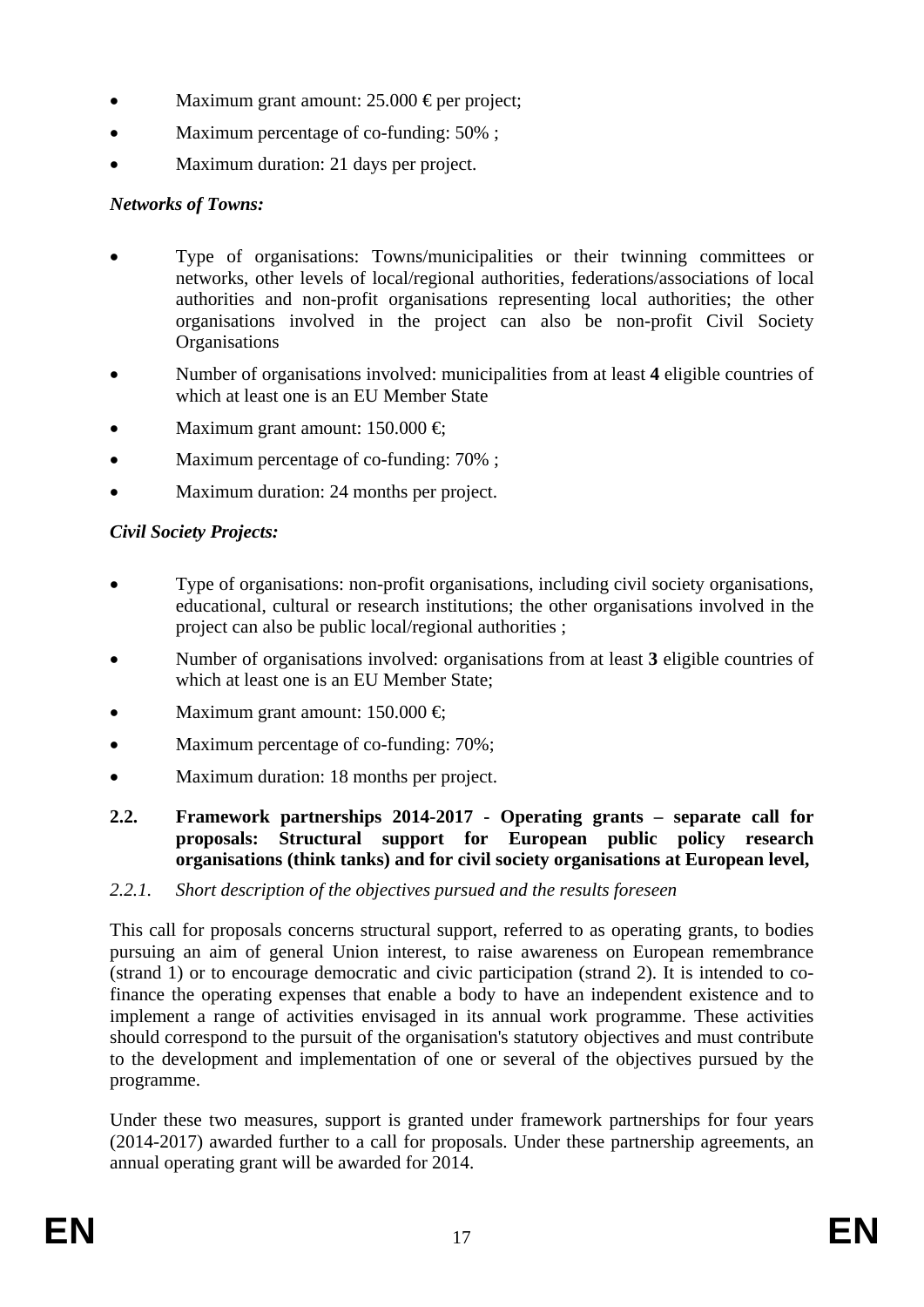## <span id="page-17-0"></span>*2.2.2. Categories of potential beneficiaries:*

#### **A. Civil society organisations for European remembrance (strand 1)**:

- Organisations carrying activities reflecting on causes of totalitarian regimes in Europe's modern history (specially but not exclusively Nazism that led to the Holocaust, Fascism, Stalinism and totalitarian communist regimes) and commemorating the victims of their crimes.
- Organisations implementing activities concerning other defining moments and reference points in recent European history.
- Organisations focusing on the common values of the EU: raising citizens' awareness on the importance of maintaining and promoting democratic values in Europe i.e. through the memory of European personalities such as the founding fathers of the European project or others who have made a significant contribution to later stages of European construction.

The activities of the selected organisations must aim to contribute to a better shared future of civic participation while recalling the importance of the fundamental values at the heart of the European project.

#### **B. Civil society organisations working at European level (strand 2):**

Umbrella organisations, networks and other CSOs aiming to encourage democratic and civic participation of citizens at Union level, by developing citizens' understanding of the Union policy making-process and promoting opportunities for civic engagement at Union level.

#### **C. European public policy research organisations (think thanks) (strand 1 and 2):**

• These organisations provide a link between research and policy-making at European level. They help to find solutions to problems and facilitate interaction between scientists, intellectuals and decision-makers. The call targets think tanks that essentially focus on the objectives and priorities of the Europe for Citizens programme, performing activities that go beyond mere research and are not aimed exclusively at specialist groups.

#### **D. Platforms of pan-European organisations (strand 2):**

The specificity of such platforms is that their members are themselves umbrella organisations (platforms) on a European level. These pan-European platforms represent a very large number of European citizens and cover a wide range of policy domains.

#### <span id="page-17-1"></span>*2.2.3. Eligibility criteria*

To be eligible for an operating grant, bodies pursuing an aim of general Union interest must:

- (a) Be a non-profit organisation .;
- (b) Play an active role in the field of European citizenship as defined in their articles of association or mission statement and correspond to one of the categories mentioned above;
- **(c)** Have been established legally and have had a legal personality **for at least four years in an eligible country.**
- (d) Perform their eligible activities in eligible countries (all categories A,B,C,D); as regards Civil organisations for European remembrance (A) and Civil society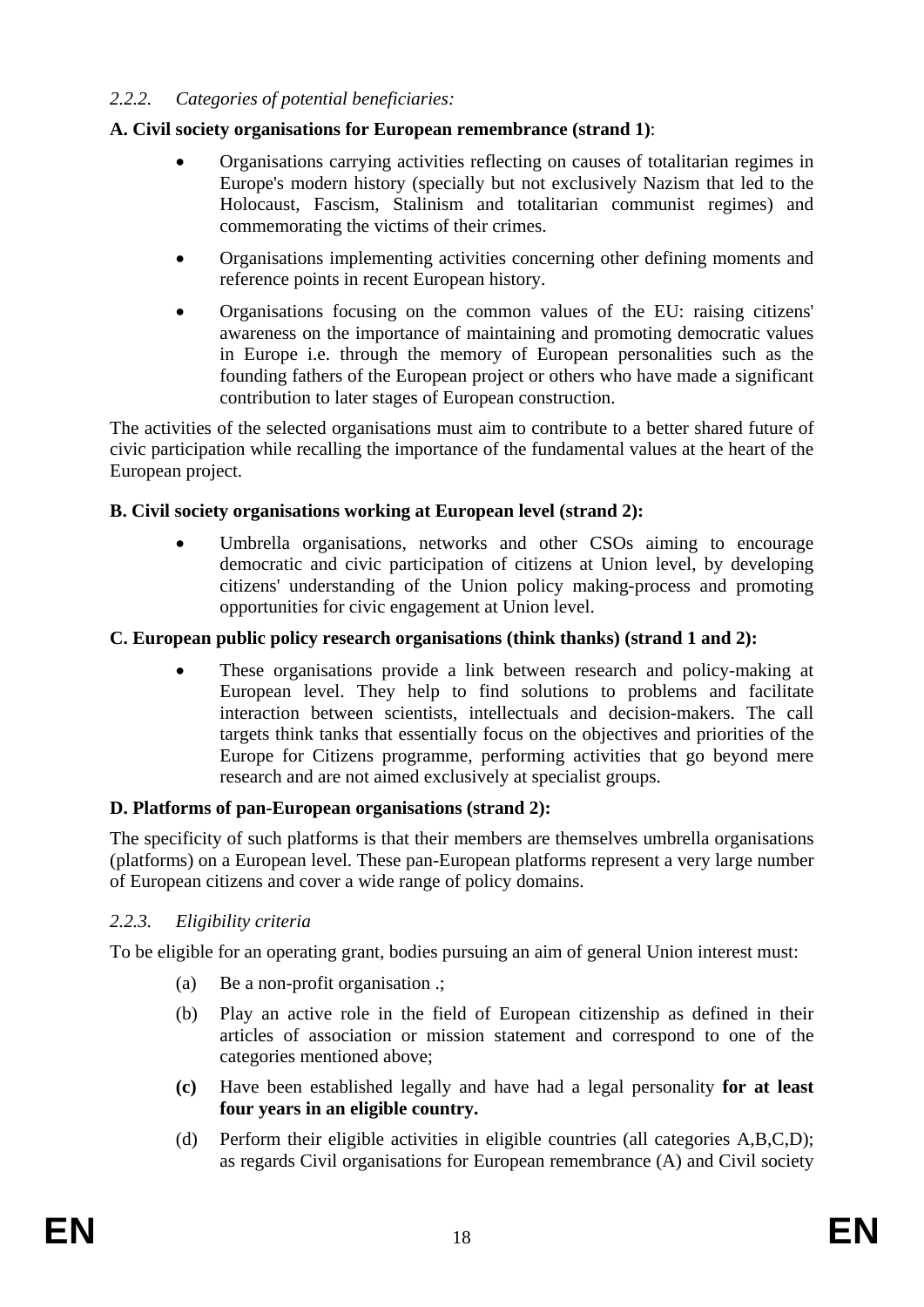organisations at European level (B), they must have members or activities in at least 12 eligible countries; Platforms of pan-European organisations (D) must have at least 20 umbrella member organisations, ensuring presence in the 28 Member States.

Private individuals and public bodies are not eligible to apply within this call for proposals.

- <span id="page-18-0"></span>*2.2.4. Selection criteria*
- **Financial capacity**: means that the applicant has stable and sufficient sources of funding to maintain its activity throughout the financing period.
- **Operational capacity**: applicants must have the professional competence and qualifications required to complete the proposed work programme.
- <span id="page-18-1"></span>*2.2.5. Award criteria:*

#### *Consistency with the objectives of the Programme and Programme Strand: 30%*

- Appropriateness of the proposed work programme with regard to the objectives of the Europe for Citizens Programme;
- The organisation's work programme should contribute to the achievement of the objectives of the Europe for Citizens Programme.
- The mission of the applicant must be in consistency with the objectives of the Europe for Citizens Programme.

#### *Quality of the activity plan /work programme: 30%*

- The proposed work programme must be appropriate to reach the organisation's objectives.
- Coherence: correspondence between the different objectives of the proposed activities and adaption of the proposed inputs and resources to the objectives.
- Effectiveness: effects should be obtained at reasonable cost.
- Work programmes have to present a clearly elaborated European dimension.
- Priority is given to organisations using new working methods or proposing innovative activities.

#### *Dissemination: 15%*

- Organisations receiving operating grants must make the necessary efforts for ensuring the exploitation and dissemination of its results.
- The proposed work programme must create a multiplier effect among a wider audience than that directly participating in the activities.
- A realistic and practical dissemination plan should be in place in order to allow an effective transfer and exchange of the results foreseen by the work programme.

#### *Impact and Citizen involvement: 15%*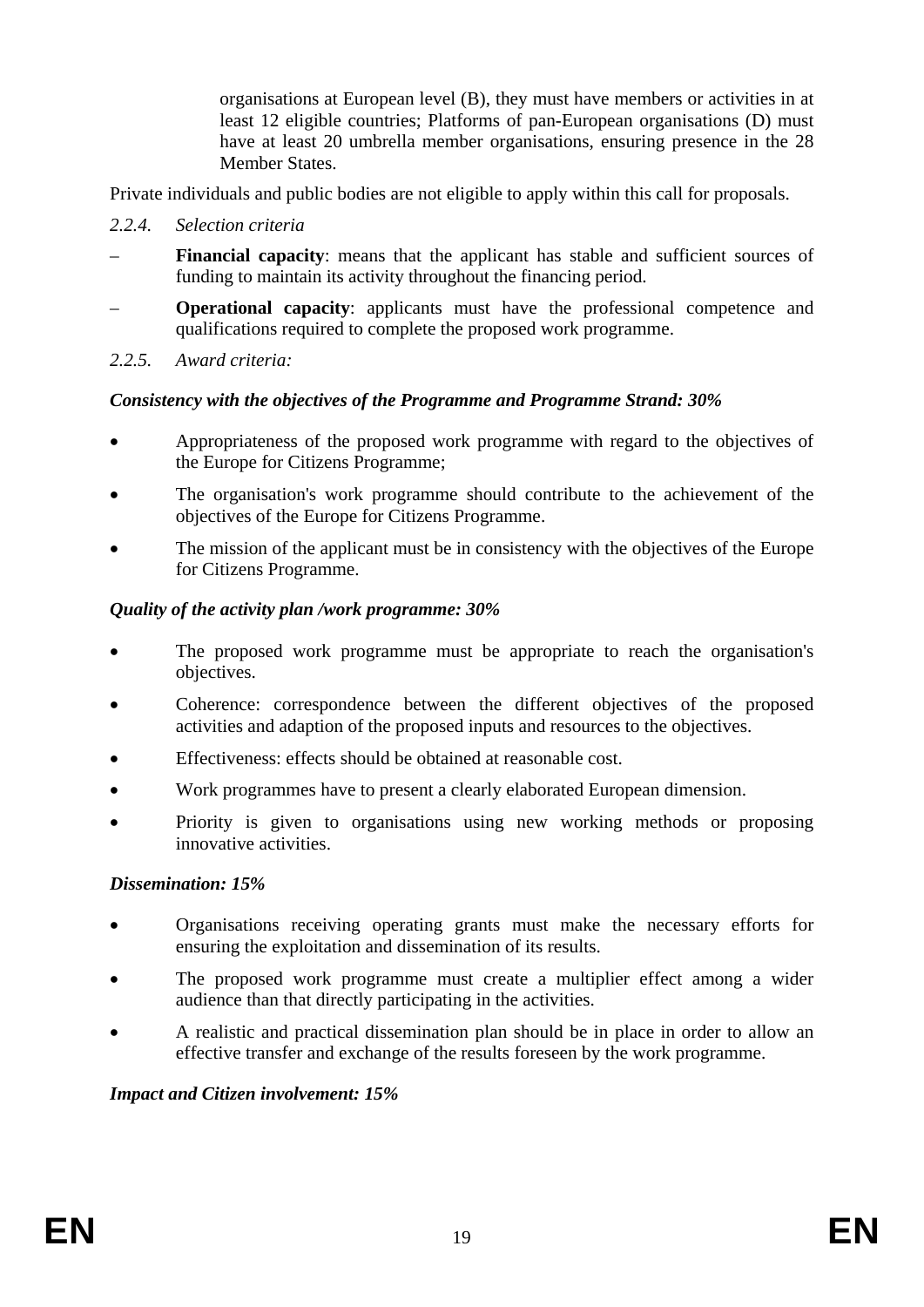- The number of involved organisations, participants, policy inputs and countries involved should be large enough to ensure a real European outreach of the proposed work programme.
- Impact: The work programme should aim at reaching its objectives, notably as regards concrete inputs to policy making.
- Sustainability: Proposed work programme should aim at reaching long-term effects.
- The proposed work programme should give participants the possibility to engage actively in the activities and with the issues raised.
- A balance should be sought between citizens who are already active within organisations/institutions and citizens who are not yet involved.
- Priority will be given to organisations involving citizens from underrepresented groups or with fewer opportunities.

#### *The extent to which lack of access to finance is holding back the implementation of the work programme (10%)*

- In the work plan, detailed analysis needs to be given on the progression of expenses and of all co-funding schemes over the past 3 years.
- Proposals have to demonstrate that there are insufficient other sources of financing available that would allow them to implement the work programme.
- Proposals have to demonstrate to what extent the requested amount is necessary for the implementation of the work programme.
- Proposals have to demonstrate to what extent it is necessary to implement this work programme now in order to reach the call's objectives and/or to what extent a delay would be harmful in this respect.

| Type                                                                                             | Maximum amount     | Maximum co-<br>financing rate |  |
|--------------------------------------------------------------------------------------------------|--------------------|-------------------------------|--|
| A. Civil society organisations<br>for European remembrance<br>(strand 1)                         | <b>EUR 200.000</b> | 70%                           |  |
| B. Civil society organisations<br>working at European level<br>$\:arctan(2)$                     | <b>EUR 200.000</b> | 70%                           |  |
| C. European public policy<br>research organisations (think)<br>${\rm thanks}$ ) (strand 1 and 2) | EUR 350.000        | 70%                           |  |
| D. Platforms of pan-European<br>organisations (strand 2)                                         | EUR 600.000        | 90%                           |  |

<span id="page-19-0"></span>*2.2.6. Amount of co-financing*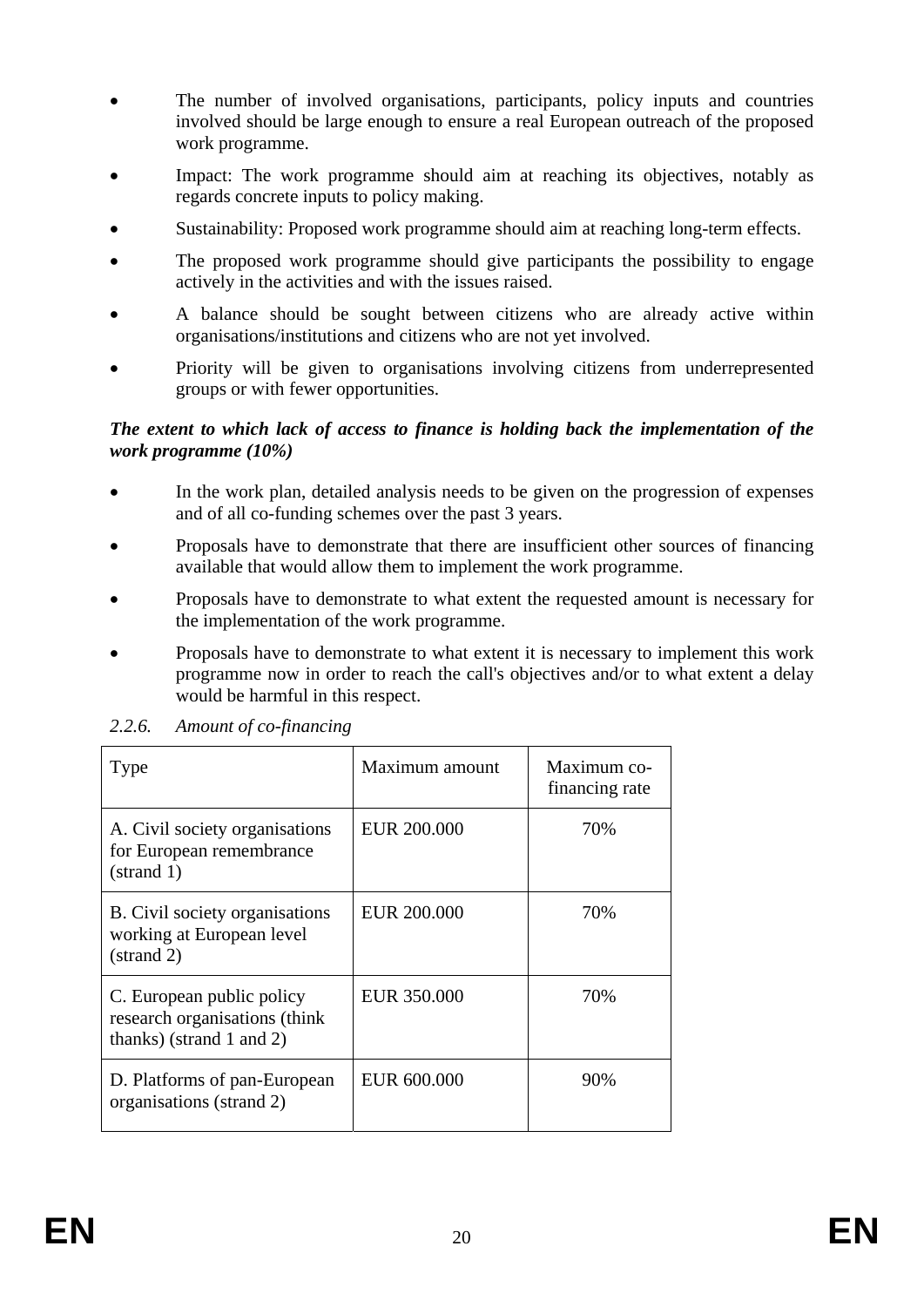#### <span id="page-20-0"></span>**2.3. Action grants awarded to Europe for Citizens Contact Points in Member States and participating countries (ECP) without a call for proposals**

#### <span id="page-20-1"></span>*2.3.1. Short description of the objectives pursued and the results foreseen*

The aim of the measure is to disseminate information on the programme and on other European actions related to citizenship**.** 

Each Member State and country participating in the "Europe for Citizens" programme can receive funding to support the activities of the decentralised structure which it has designated in charge of information and dissemination activities about the "Europe for citizens" programme (Europe for Citizens Contact Points – ECP). The aim of these Contact Points is to promote European initiatives in the field of citizenship, to inform about the Europe for Citizens Programme and to facilitate the participation of programme stakeholders. In addition to the information and dissemination function the coordination structures have an important role with regard to some other functions such as organising information sessions and providing advice for applicants, support for partner search and transmission of information about national/regional initiatives in the area of civic participation at the European level.

#### <span id="page-20-2"></span>*2.3.2. Justification to the exception of a call for proposals*

The grants will be awarded without a call for proposals on the basis of article 190.1.d RAP (Rules of Application). The Europe for Citizens Contact Points are designated in the basic act as grant beneficiaries (art 3.2.b of Council Regulation establishing for the period 2014-2020 the programme "Europe for Citizens").

#### <span id="page-20-3"></span>*2.3.3. Amount of co-financing*

Maximum rate of co-financing: 50%

A maximum co-financing per country, taking into account i.e. their size and population, will be as follows:

- FR, DE, IT, PL, ES and UK: maximum of EUR 55 000  $\epsilon$ each;
- All the other countries participating in the "Europe for Citizens" programme: maximum of EUR 25 000 each, unless the memorandum of understanding on participation indicates a lower ceiling for a participating country.

#### <span id="page-20-4"></span>**3. PROCUREMENT – PEER REVIEWS AND INSTITUTIONAL COMMUNICATION**

Within the *Strand 3 – Horizontal Action Valorisation* it is foreseen to organise peer reviews.

Such activities could include a maximum of two stakeholders' networking meetings (one per strand) to exchange good practice of projects, bring together project promoters working on common themes and increase learning from projects with a view of ensuring better return of results and a long-term effect. The authorizing officer will use framework contracts or launch calls for tenders.

#### *Institutional communication campaign*

Institutional communication will be implemented in 2014 through an integrated communication campaign, promoting the EU's activities. In particular, the campaign will increase citizen's knowledge and understanding of different policies the European Union puts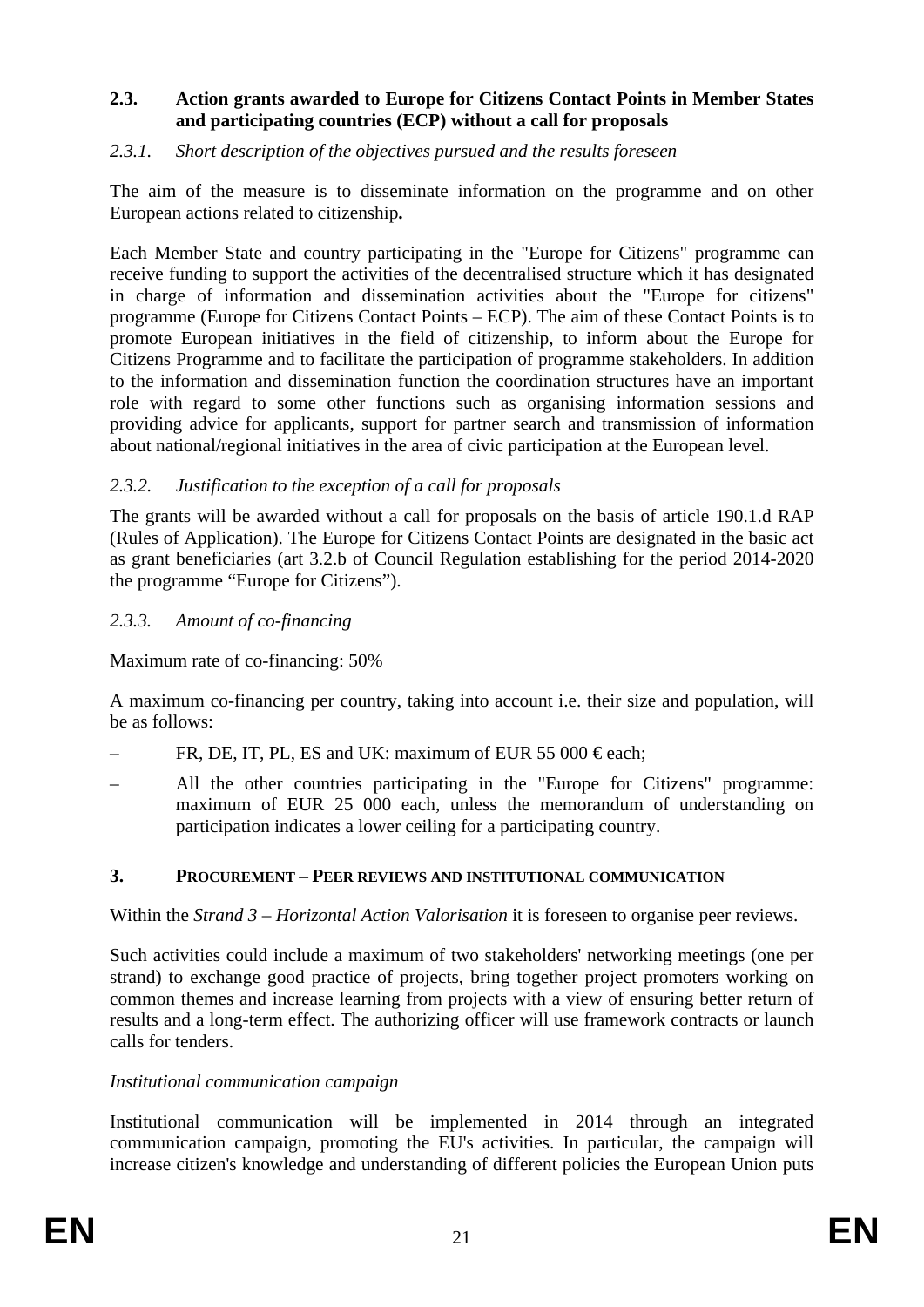in place to stimulate the growth of the European economy and contribute to the Debate on the future of Europe (incl. elections to the European Parliament).

The campaign will use multiple channels to deliver a clear and consistent message to a variety of audiences and it will have to actively engage with citizens, seeking their views and promoting a permanent dialogue.

The campaign will be evaluated by using evaluation and measurement techniques.

Indicatively, the campaign will be implemented though a specific service contract for example via the Framework Service Contract COMM PO/2011-9/A1 and other framework contracts including for evaluation."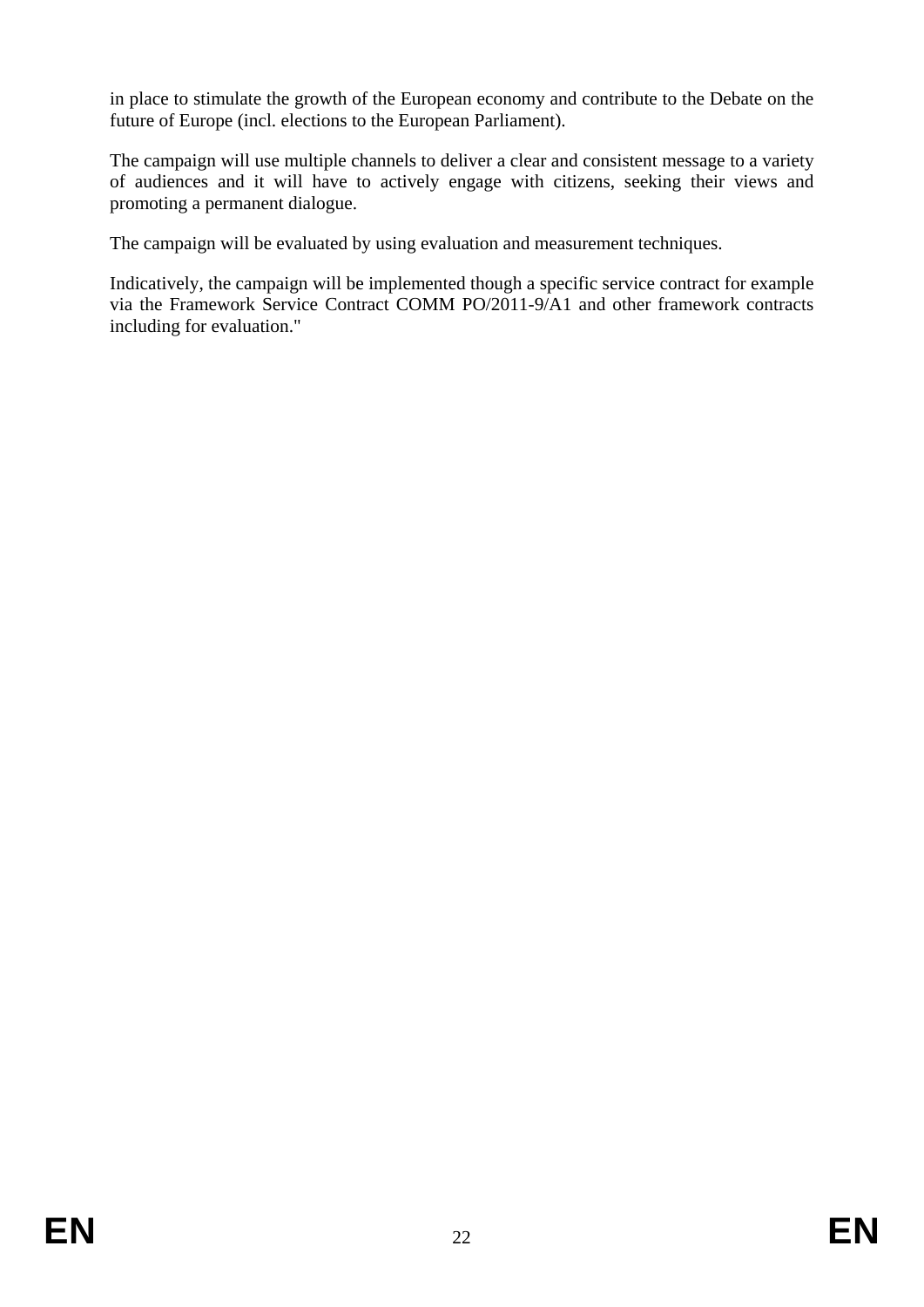# <span id="page-22-0"></span>**4. BUDGET BREAKDOWN**